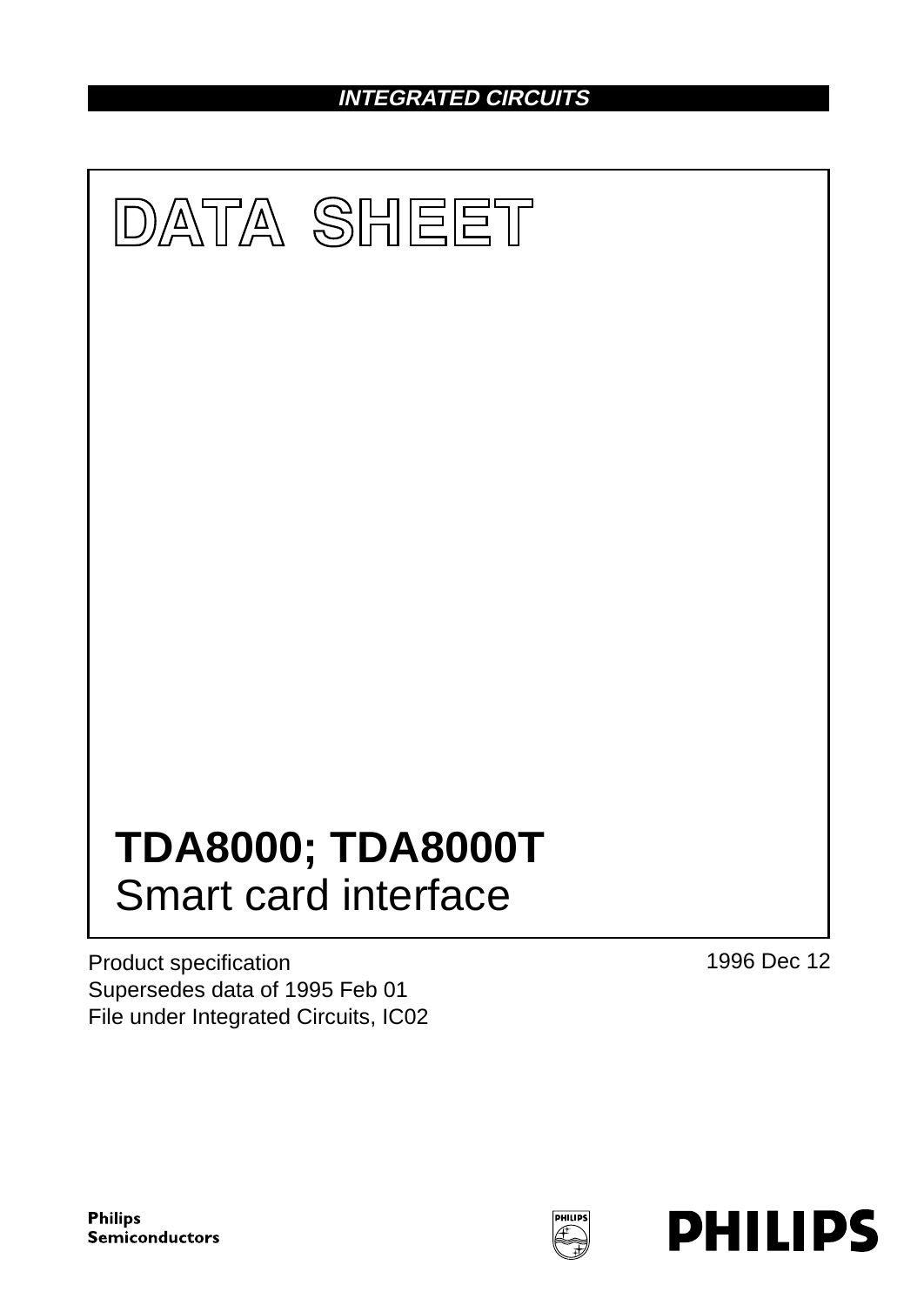## **FEATURES**

- Two protected I/O lines
- $V_{CC}$  regulation (5 V  $\pm$ 4%, 100 mA max. with controlled rise and fall times)
- V<sub>PP</sub> generation (12.5, 15 or 21 V  $\pm$ 2.5%, 50 mA max. programmable by two bits, with controlled rise and fall times)
- Clock generation (up to 8 MHz)
- Short-circuit, thermal and card extraction protections
- Two voltage supervisors (digital and analog supplies)
- Automatic activation and deactivation sequences via an independent internal clock
- Enhanced ESD protections on card connections (4 kV min.)
- ISO 7816 approval.

## **APPLICATIONS**

- Pay TV
- Telematics
- Cashless payment
- Multipurpose card-readers, etc.

## **GENERAL DESCRIPTION**

The TDA8000 is a complete, low-cost analog interface which can be positioned between a smart card or a memory card (ISO 7816) and a microcontroller. It is approved for banking, telecom and pay TV applications.

The complete supply, protection and control functions are realized with only a few external components, which makes the TDA8000 very attractive for consumer applications. Application suggestions and support is available on request (see examples in Chapter "Application information").

| <b>SYMBOL</b>        | <b>PARAMETER</b>                          | <b>CONDITIONS</b>                                 | MIN.                     | TYP.                     | MAX.                             | <b>UNIT</b> |
|----------------------|-------------------------------------------|---------------------------------------------------|--------------------------|--------------------------|----------------------------------|-------------|
| V <sub>DD</sub>      | supply voltage                            |                                                   | 6.7                      |                          | 18                               | $\vee$      |
| $I_{DD}$             | supply current                            | idle mode; $V_{DD} = 12 V$                        | $\overline{\phantom{0}}$ | 25                       | $\overbrace{\phantom{12322111}}$ | mA          |
|                      |                                           | active modes; unloaded                            | $\overline{\phantom{0}}$ | 32                       |                                  | mA          |
| $V_{th2}$            | threshold voltage on V <sub>SUP</sub>     |                                                   | 4.5                      | $\overline{\phantom{m}}$ | 4.68                             | V           |
| $V_{\rm CC}$         | card supply voltage                       |                                                   | 4.8                      | 5.0                      | 5.2                              | V           |
| $I_{\rm CC}$         | card supply current                       |                                                   | —                        | $\qquad \qquad$          | $-100$                           | mA          |
| $V_H$                | high voltage supply for V <sub>PP</sub>   |                                                   | —                        | $\overline{\phantom{m}}$ | 30                               | $\vee$      |
| $I_{PP}$             | programming current                       | read mode; $V_{PP} = 5 V$                         |                          | $\qquad \qquad$          | $-50$                            | mA          |
|                      |                                           | write mode; $V_{PP} > 5 V$                        | —                        |                          | $-50$                            | mA          |
| $t_{de}$ , $t_{act}$ | deactivation/activation cycle<br>duration |                                                   | $\qquad \qquad$          | $\overline{\phantom{m}}$ | 500                              | μs          |
| $P_{\text{tot}}$     | continuous total power<br>dissipation     | TDA8000; T <sub>amb</sub> = +70 °C;<br>see Fig.10 | $\overline{\phantom{0}}$ |                          | $\overline{2}$                   | W           |
|                      |                                           | TDA8000T; $T_{amb} = +70 °C$ ;<br>see Fig.11      | $\overline{\phantom{0}}$ | $\overline{\phantom{m}}$ | 0.92                             | W           |
| $T_{amb}$            | operating ambient temperature             |                                                   | 0                        | $\qquad \qquad$          | $+70$                            | $^{\circ}C$ |

## **QUICK REFERENCE DATA**

### **ORDERING INFORMATION**

| <b>TYPE</b>     | <b>PACKAGE</b>    |                                                            |                      |  |  |
|-----------------|-------------------|------------------------------------------------------------|----------------------|--|--|
| <b>NUMBER</b>   | <b>NAME</b>       | <b>DESCRIPTION</b>                                         | <b>VERSION</b>       |  |  |
| TDA8000         | DIP <sub>28</sub> | plastic dual in-line package; 28 leads (600 mil)           | SOT117-1             |  |  |
| <b>TDA8000T</b> | SO <sub>28</sub>  | plastic small outline package; 28 leads; body width 7.5 mm | SOT <sub>136-1</sub> |  |  |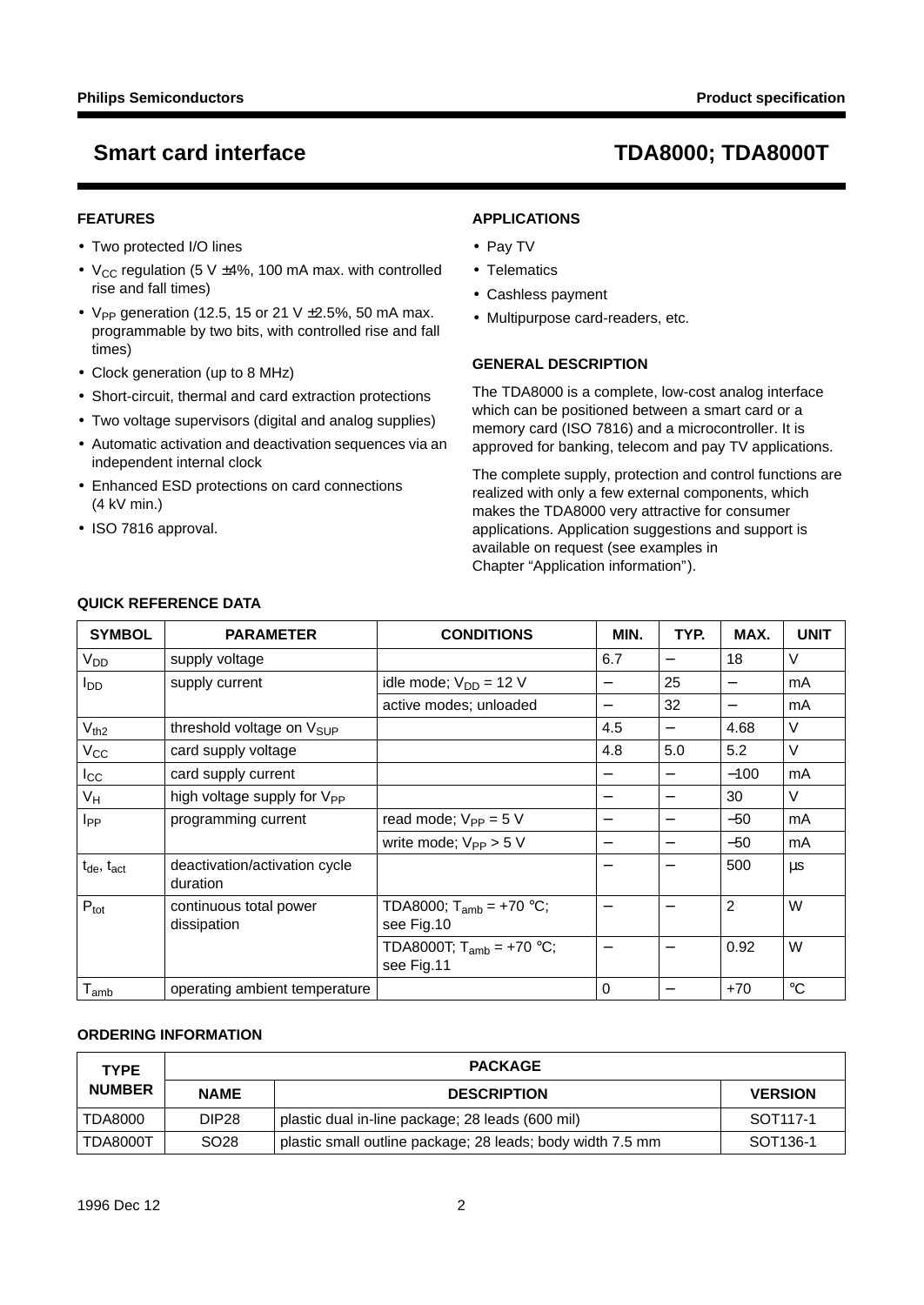## **BLOCK DIAGRAM**

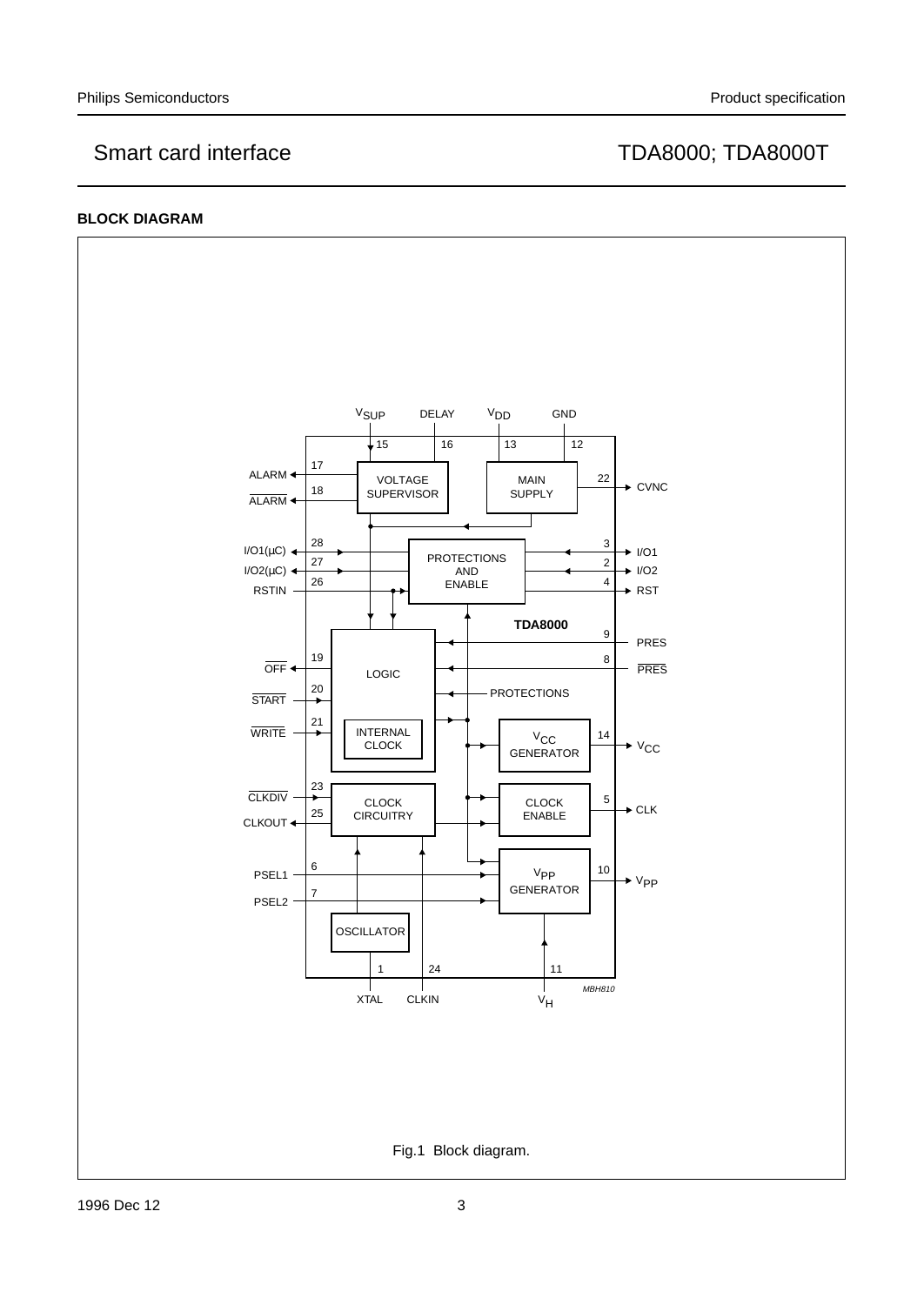## **PINNING**

| <b>SYMBOL</b>     | <b>PIN</b> | <b>DESCRIPTION</b>                                                                                            |
|-------------------|------------|---------------------------------------------------------------------------------------------------------------|
| <b>XTAL</b>       | 1          | crystal connection                                                                                            |
| I/O2              | 2          | data line to/from the card                                                                                    |
| I/O1              | 3          | data line to/from the card                                                                                    |
| <b>RST</b>        | 4          | card reset output                                                                                             |
| <b>CLK</b>        | 5          | clock output to the card                                                                                      |
| PSEL1             | 6          | programming voltage selection input (see Table 1)                                                             |
| PSEL <sub>2</sub> | 7          | programming voltage selection input (see Table 1)                                                             |
| <b>PRES</b>       | 8          | card presence contact input (active LOW)                                                                      |
| <b>PRES</b>       | 9          | card presence contact input (active HIGH)                                                                     |
| V <sub>PP</sub>   | 10         | card programming voltage output                                                                               |
| V <sub>H</sub>    | 11         | high voltage supply for V <sub>PP</sub> generation                                                            |
| <b>GND</b>        | 12         | ground                                                                                                        |
| V <sub>DD</sub>   | 13         | positive supply voltage                                                                                       |
| $V_{\rm CC}$      | 14         | card supply output voltage                                                                                    |
| V <sub>SUP</sub>  | 15         | voltage supervisor input                                                                                      |
| <b>DELAY</b>      | 16         | external capacitor connection for delayed reset timing                                                        |
| ALARM             | 17         | open-collector reset output for the microcontroller (active<br>HIGH)                                          |
| <b>ALARM</b>      | 18         | open-collector reset output for the microcontroller (active<br>LOW)                                           |
| <b>OFF</b>        | 19         | interrupt output to the microcontroller (active LOW)                                                          |
| <b>START</b>      | 20         | microcontroller input for starting session (active LOW)                                                       |
| <b>WRITE</b>      | 21         | control input for applying programming voltage to the card<br>(active LOW)                                    |
| <b>CVNC</b>       | 22         | internally generated 5 V reference, present when V <sub>DD</sub> is<br>on; to be decoupled externally (47 nF) |
| <b>CLKDIV</b>     | 23         | input for dividing/not dividing the CLKOUT frequency by<br>two (active LOW)                                   |
| <b>CLKIN</b>      | 24         | external clock signal input                                                                                   |
| <b>CLKOUT</b>     | 25         | clock output to the microcontroller, or another TDA8000                                                       |
| <b>RSTIN</b>      | 26         | card reset input from the microcontroller (active HIGH)                                                       |
| $I/O2(\mu C)$     | 27         | data line to/from the microcontroller; must not be left<br>open-circuit, tie to CVNC if not used              |
| $I/O1(\mu C)$     | 28         | data line to/from the microcontroller; must not be left<br>open-circuit, tie to CVNC if not used              |

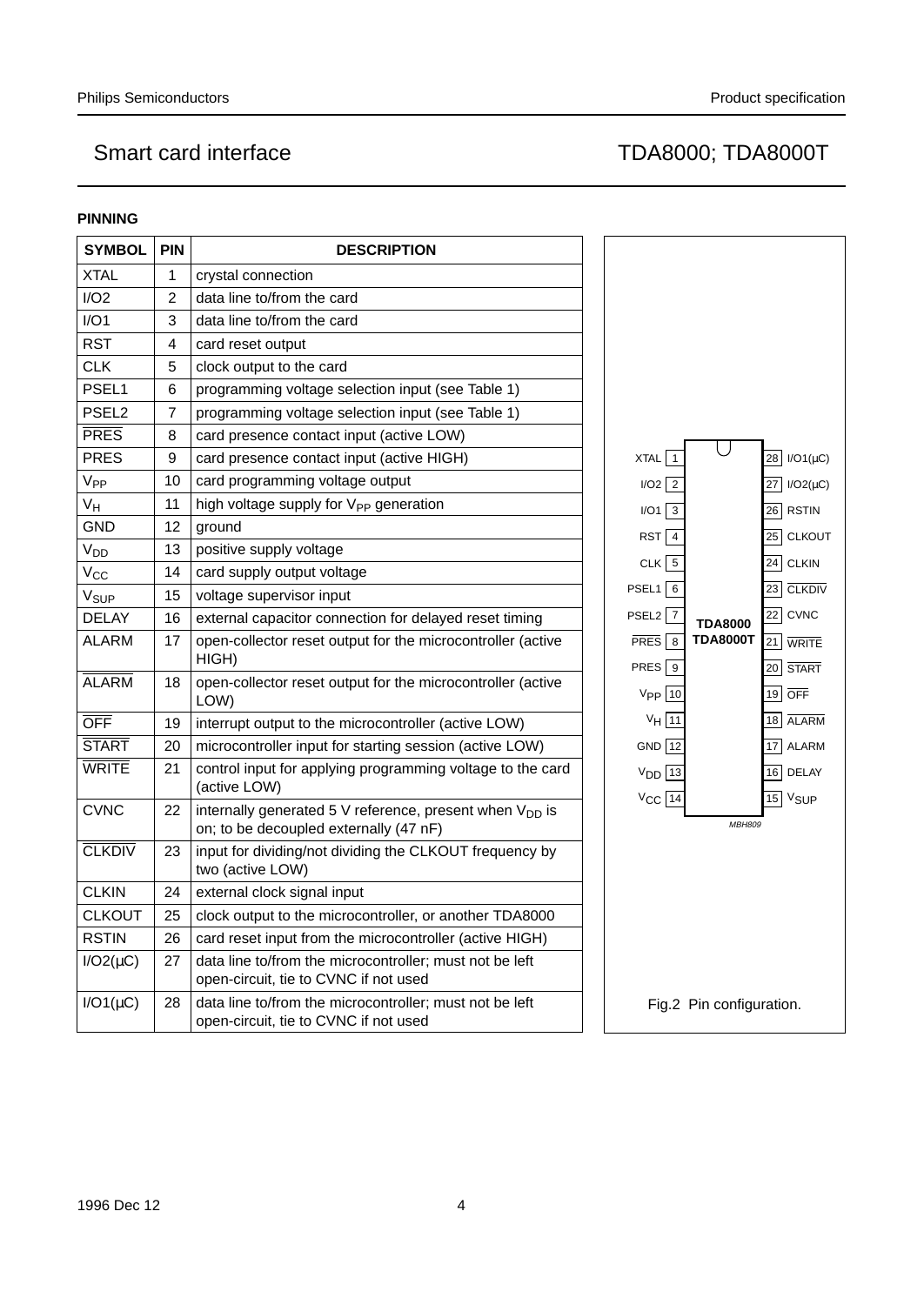### **FUNCTIONAL DESCRIPTION**

### **Power supply**

The circuit operates within a supply voltage range of 6.7 to 18 V. V<sub>DD</sub> and GND are the supply pins. All card contacts remain inactive during power-up or power-down, provided  $V_{DD}$  does not rise or fall too fast (0.5 V/ms typ.).

### POWER-UP

The logic part is powered first and is in the reset condition until  $V_{DD}$  reaches  $V_{th1}$ . The sequencer is blocked until  $V_{DD}$ reaches  $V_{th4} + V_{hys4}$ .

### POWER-DOWN

When  $V_{DD}$  falls below  $V_{th4}$ , an automatic deactivation of the contacts is performed.

### **Voltage supervisor**

This block surveys the 5 V supply of the microcontroller  $(V<sub>SUP</sub>)$  in order to deliver a defined reset pulse and to avoid any transients on card contacts during power-up or power-down of V<sub>SUP</sub>.

The voltage supervisor remains active even if  $V_{DD}$  is powered-down.

### POWER-UP

As long as  $V_{\text{SUP}}$  is below  $V_{\text{th2}} + V_{\text{hys2}}$  the capacitor  $C_{\text{DEL}}$ , connected to the pin DELAY, will be discharged. When  $V_{\text{SUP}}$  rises to the threshold level,  $C_{\text{DEL}}$  will be recharged. ALARM and ALARM remain active, and the sequencer is blocked until the voltage on the pin DELAY reaches  $V_{th3}$ .

### POWER-DOWN (see Fig.3)

If  $V_{SUP}$  falls below  $V_{th2}$ ,  $C_{DEL}$  will be discharged, ALARM and ALARM become active, and an automatic deactivation of the contacts is performed.

## **Clock circuitry** (see Fig.4)

The clock signal (CLK) can be applied to the card by two different methods:

- 1. Generation by a crystal oscillator: the crystal (3 to 11 MHz) is connected to pin XTAL. Its frequency is divided by two.
- 2. Use of a signal frequency already present in the system and connected to the pin CLKIN (up to 8 MHz). Pin XTAL has to be connected to GND via a 1 kΩ resistor. In this event, the CLKOUT signal remains LOW.

In both events the signal is buffered and enabled.

Pin CLKOUT may be used to clock a microcontroller. The signal ( $\frac{1}{2}f_{xtal}$  or  $f_{xtal}$  if  $\overline{\text{CLKDIV}}$  is HIGH) is available when the circuit is powered up.

### **State diagram**

Once activated, the circuit has six possible modes of operation:

- Idle
- Activation
- Read
- Write
- Deactivation
- Fault.

Figure 5 shows how these modes are accessible.

### IDLE MODE

After reset, the circuit enters the IDLE state. A minimum number of circuits are active while waiting for the microcontroller to start a session:

- All card contacts are inactive
- Voltage generators are stopped
- Oscillator is running, providing CLKOUT
- Voltage supervisor is active
- Pins  $I/O1(uC)$  and  $I/O2(uC)$  are high impedance.

The OFF line is HIGH if a card is present (PRES and PRES active) and LOW if a card is not present.

### ACTIVATION SEQUENCE

From the IDLE mode, the circuit enters the ACTIVATION mode when the microcontroller sets the START line (active LOW). The  $I/O(\mu C)$  signals must not be LOW. The internal circuitry is activated, the internal clock starts and the following ISO 7816 sequence is performed:

- 1.  $V_{CC}$  rises from 0 to 5 V
- 2. I/Os are enabled
- 3. V<sub>PP</sub> rises from 0 to 5 V
- 4. No change
- 5. CLK is enabled
- 6. RST is enabled.

The typical time interval between two steps is 32 µs for the first two steps and 64 µs for the other three. Timing is derived from the internal clock (see Fig.6).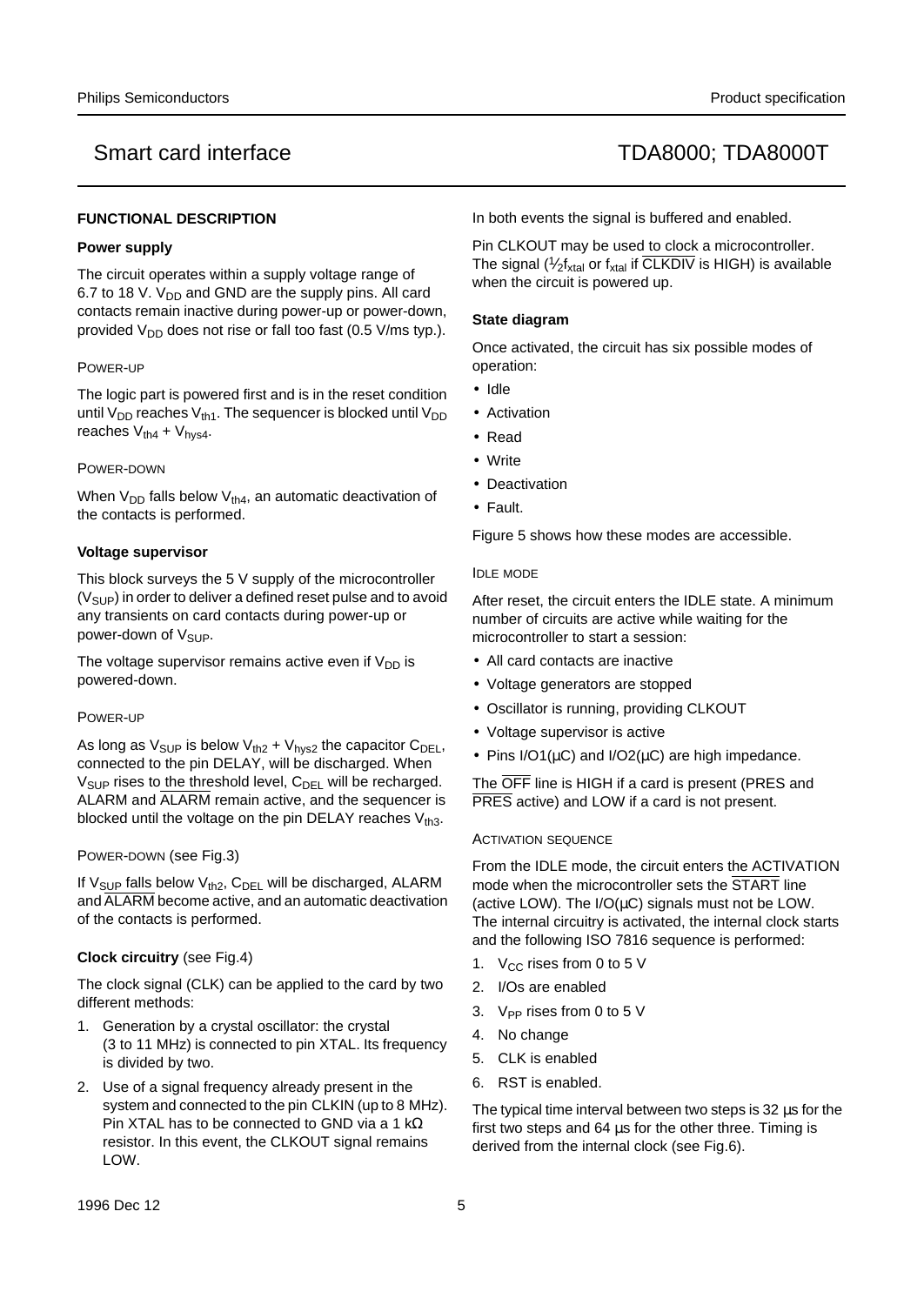Between steps 3 and 5, a HIGH level on pin RSTIN allows the CLK signal to be applied to the card. This feature facilitates a precise count of CLK periods while waiting for the card to respond to a reset.

After step 5, RSTIN has no further action on CLK.

After step 6, RST is set to the complementary value of RSTIN.

### READ MODE

When the activation sequence is completed and, after the card has replied to its Answer-to-Reset, theTDA8000 enters the READ mode. Data is exchanged between the card and the microcontroller via the I/O lines.

When it is required to write to the internal memory of the card, the circuit is set to the WRITE mode by the microcontroller.

Cards with EPROM memory require a programming voltage  $(V_{PP})$ .

### **V<sub>PP</sub>** GENERATION

The circuit supports cards with  $V_{PP}$  of 12.5, 15 or 21 V. The selection of P is achieved by PSEL1 and PSEL2 according to Table 1.

| Card programming voltage selection | Table 1 |  |  |  |  |
|------------------------------------|---------|--|--|--|--|
|------------------------------------|---------|--|--|--|--|

| <b>PSEL1</b> | <b>PSEL2</b> | <b>PROGRAMMING</b><br><b>VOLTAGE P</b> |
|--------------|--------------|----------------------------------------|
| LOW          | LOW          | 5                                      |
| <b>LOW</b>   | <b>HIGH</b>  | 12.5                                   |
| <b>HIGH</b>  | <b>LOW</b>   | 15                                     |
| <b>HIGH</b>  | <b>HIGH</b>  | 21                                     |

In order to respect the ISO7816 slopes, the circuit generates V<sub>PP</sub> by charging and discharging an internal capacitor. The voltage on this capacitor is then amplified by a power stage gain of 5, powered via an external supply pin  $V_H$  [30 V (max.)].

## WRITE MODE (see Fig.7)

When the microcontroller sets the WRITE line (active LOW), the circuit enters the WRITE mode.  $V_{PP}$  rises from 5 V to the selected value with a typical slew rate of 1 V/µs. When the write operation is completed, the microcontroller returns the  $\overline{\text{WRITE}}$  line to its HIGH state, and  $V_{PP}$  falls back to 5 V with the same slew rate.

WRITE has no action outside a session.

DEACTIVATION SEQUENCE (see Fig.8)

When the session is completed, the microcontroller sets the START line to its HIGH state.

The circuit then executes an automatic deactivation sequence by counting back the sequencer:

- 1. Card reset (RST falls to LOW)
- 2. CLK is stopped
- 3. No change
- 4.  $V_{PP}$  falls to 0 V
- 5.  $I/O1(\mu C)$  and  $I/O2(\mu C)$  become high impedance
- 6.  $V_{CC}$  falls to 0 V.

The circuit returns to the IDLE mode on the next rising edge of the sequencer clock.

### **PROTECTIONS**

Main fault conditions are monitored by the circuit:

- Short-circuit on  $V_{CC}$
- Short-circuit on  $V_{PP}$
- Over current on I/Os
- Card extraction during transaction
- Overheating problem.

When one of these fault conditions is detected, the circuit pulls the interrupt line OFF to its active LOW state and returns to the FAULT mode.

FAULT MODE (see Fig.9)

When a fault condition is written to the microcontroller via the OFF line, the circuit initiates a deactivation sequence.

After the deactivation sequence has been completed, the OFF line is reset to its HIGH state when the microcontroller has reset the **START** line HIGH, except if the fault condition was due to a card extraction.

### **Note**

The two other causes of emergency deactivation (Power failure detected on  $V_{DD}$  or  $V_{SUP}$ ) do not act upon  $\overline{OFF}$ .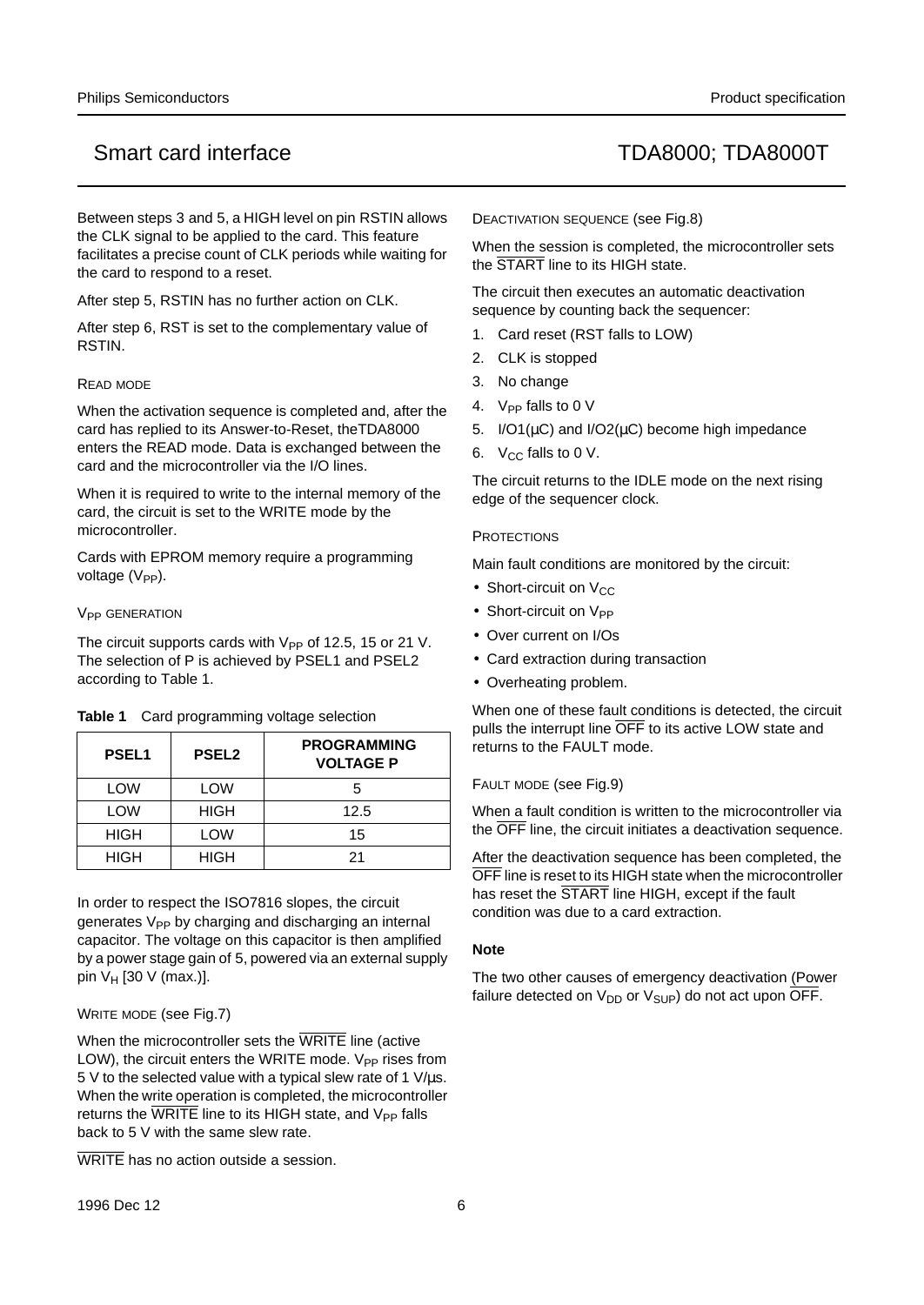



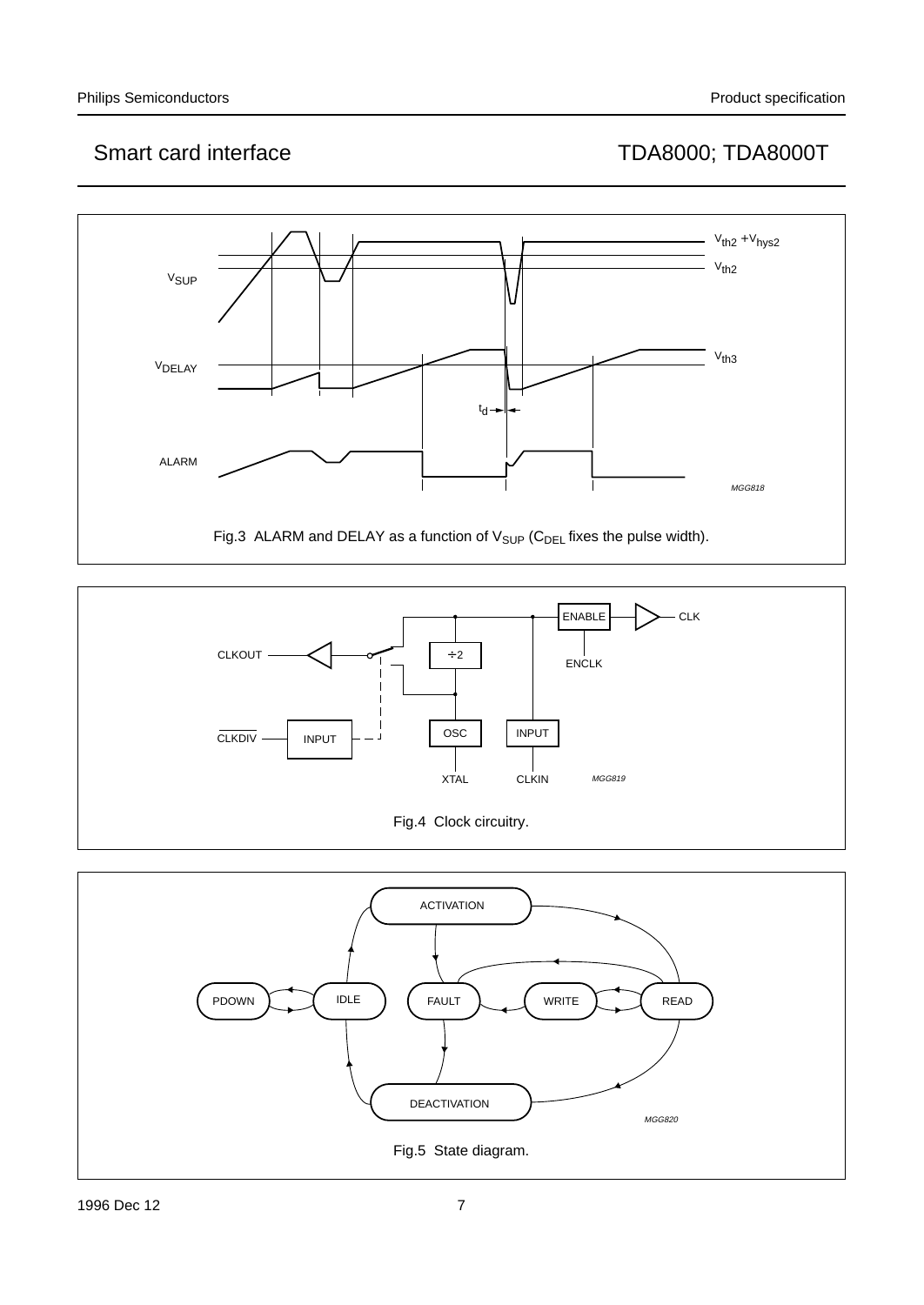

Fig.7 Read/Write; Read mode.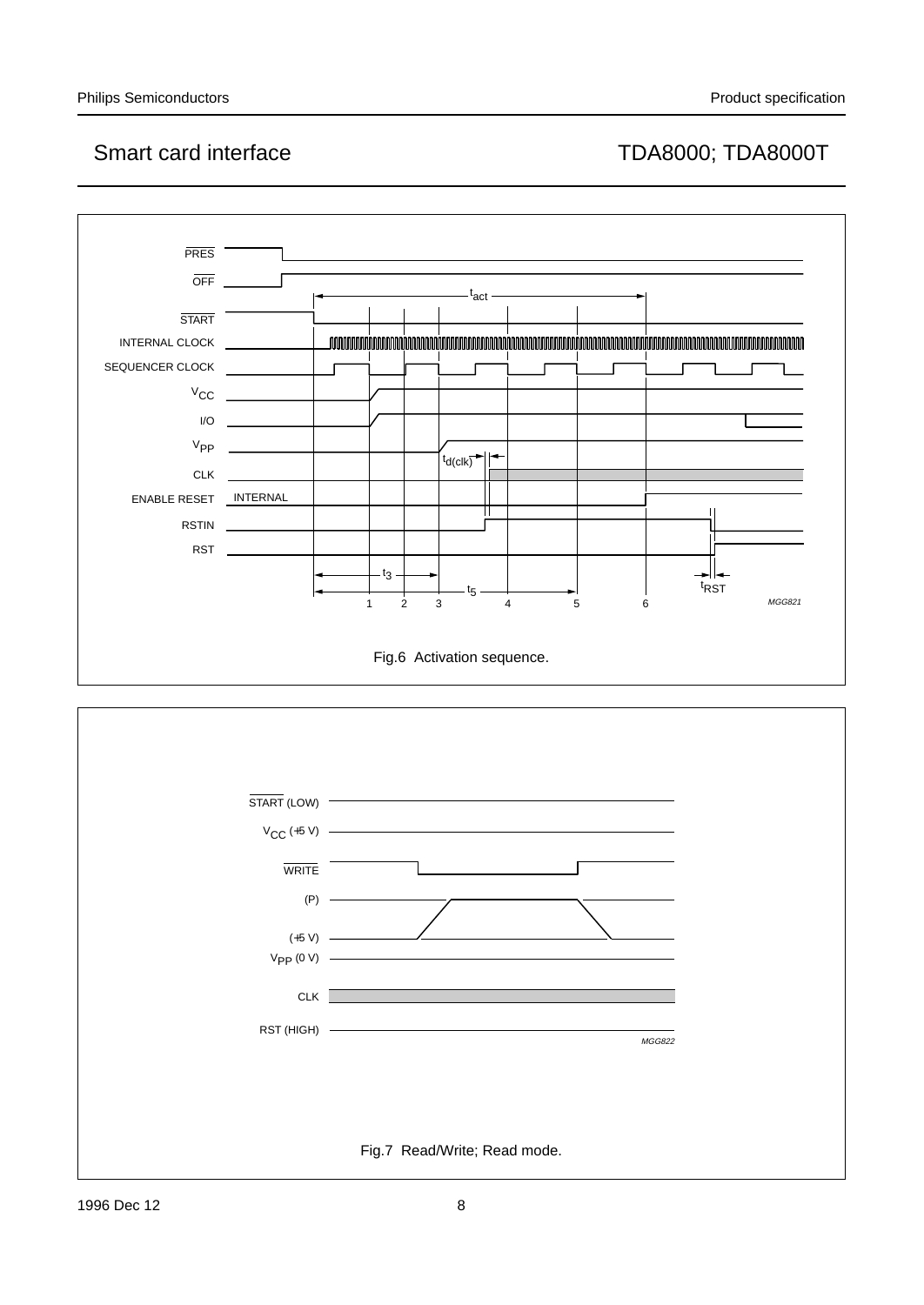

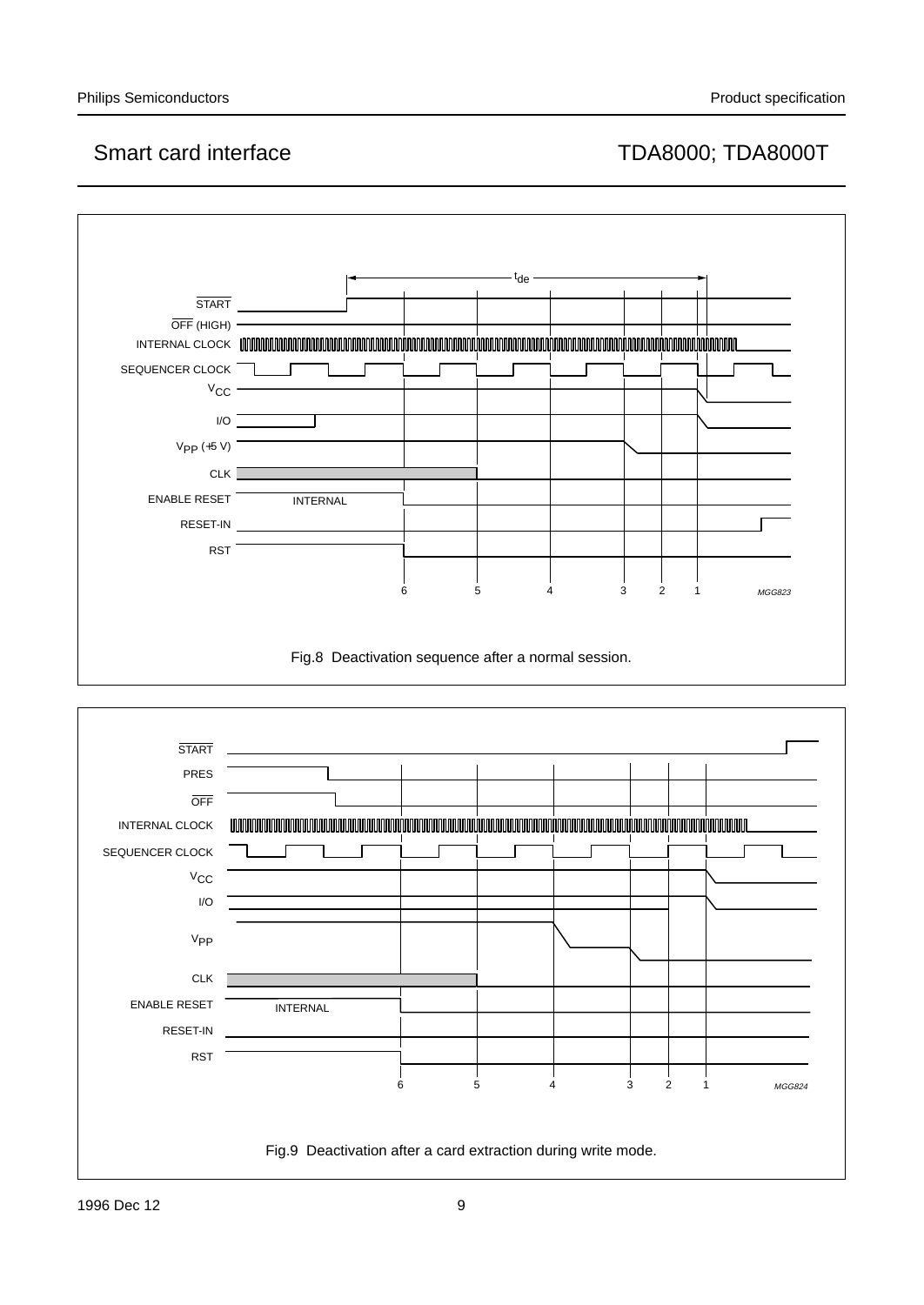## **LIMITING VALUES**

In accordance with the Absolute Maximum Rating System (IEC 134).

| <b>SYMBOL</b>    | <b>PARAMETER</b>                                                                             | <b>CONDITIONS</b>                                    | MIN.   | MAX.             | <b>UNIT</b> |
|------------------|----------------------------------------------------------------------------------------------|------------------------------------------------------|--------|------------------|-------------|
| V <sub>DD</sub>  | supply voltage                                                                               |                                                      | $-0.3$ | $+18$            | $\vee$      |
| $V_{x1}$         | voltage on pins PSEL1, PSEL2, PRES,<br>PRES, WRITE, START, OFF,<br><b>ALARM and RSTIN</b>    |                                                      | $-0.3$ | V <sub>DD</sub>  | $\vee$      |
| $V_H$            | voltage on pin V <sub>H</sub>                                                                |                                                      | $-0.3$ | $+30$            | $\vee$      |
| $V_{PP}$         | voltage on pin V <sub>PP</sub>                                                               |                                                      | $-0.3$ | V <sub>H</sub>   | $\vee$      |
| V <sub>SUP</sub> | voltage on pin V <sub>SUP</sub>                                                              |                                                      | $-0.3$ | $+12$            | V           |
| $V_{x2}$         | voltage on pins ALARM and DELAY                                                              |                                                      | $-0.3$ | V <sub>SUP</sub> | V           |
| $V_{x3}$         | voltage on pins XTAL, $I/O1(\mu C)$ , $I/O2(\mu C)$ ,<br>CLKIN, CLKOUT, CLKDIV and CVNC      |                                                      | $-0.3$ | $+6.0$           | V           |
| $V_{x4}$         | voltage on pins I/O1, I/O2, RST,<br>CLK and $V_{CC}$                                         | duration $<$ 1 ms                                    | $-0.3$ | $+7.0$           | $\vee$      |
| $P_{\text{tot}}$ | continuous total power dissipation                                                           | TDA8000; $T_{amb} = +70 °C$ ;<br>note 1; see Fig.10  |        | $\overline{2}$   | W           |
|                  |                                                                                              | TDA8000T; $T_{amb} = +70 °C$ ;<br>note 1; see Fig.11 |        | 0.92             | W           |
| $T_{\text{stg}}$ | storage temperature                                                                          |                                                      | $-55$  | $+150$           | $^{\circ}C$ |
| $V_{es}$         | electrostatic voltage on pins I/O1, I/O2, V <sub>CC</sub> ,<br>V <sub>PP</sub> , RST and CLK |                                                      | $-4$   | $+4$             | kV          |
|                  | electrostatic voltage on other pins                                                          |                                                      | $-2$   | $+2$             | kV          |

### **Note**

1.  $P_{tot} = V_{DD} \times (I_{DD(unloaded)} + \Sigma I_{signals}) + I_{CC} \times (V_{DD} - V_{CC}) + \max.(V_H - V_{PP}) \times I_{PP(read)} + (V_H - V_{PP}) \times I_{PP(write)}$ + V<sub>H</sub> × I<sub>H(unloaded)</sub> + V<sub>SUP</sub> × I<sub>SUP</sub> + (V<sub>DD</sub> – CVNC) × I<sub>CVNC.</sub>

Where 'signals' means all signal pins used, excluding the supply pins.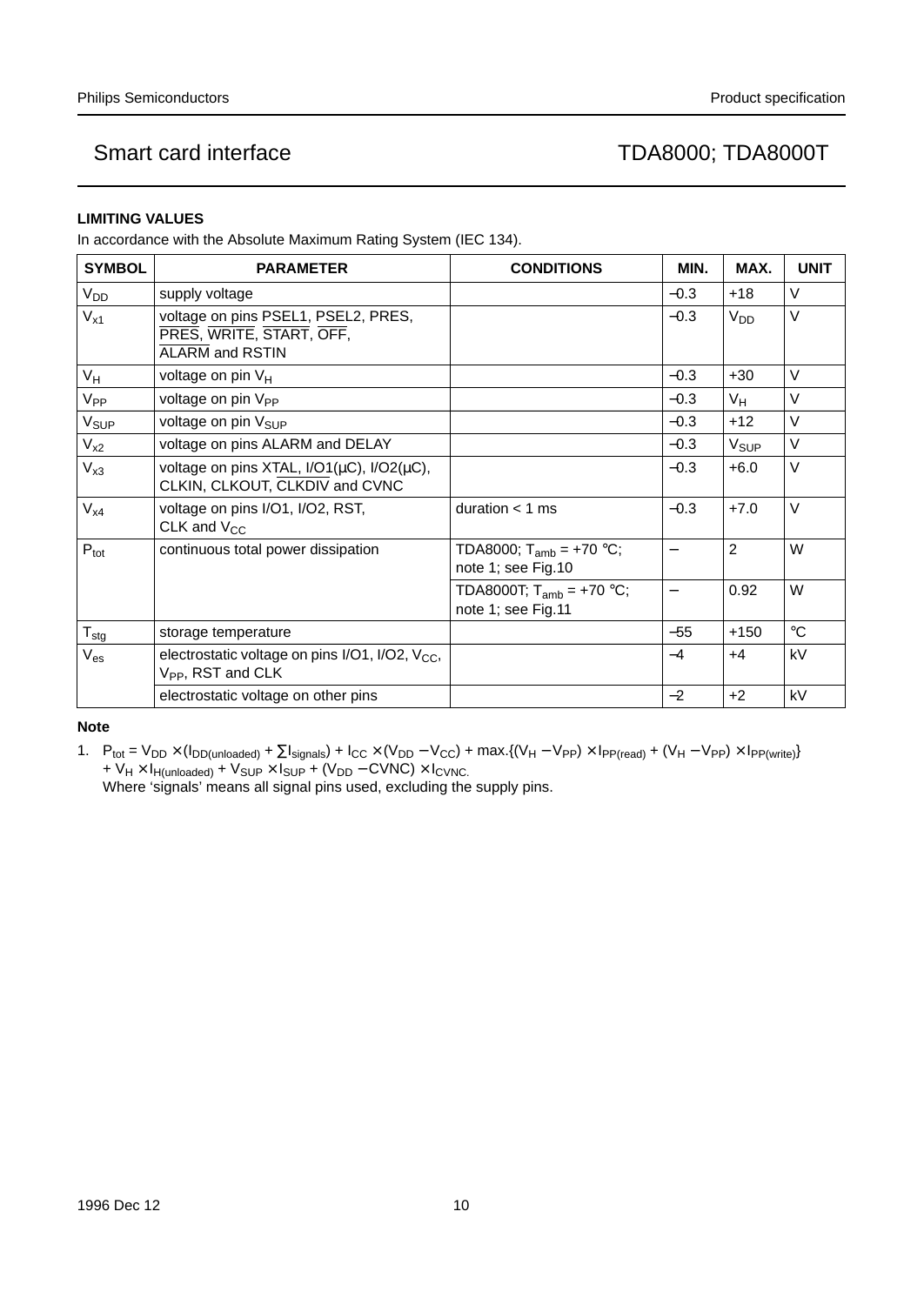

## **HANDLING**

Each pin withstands the ESD test according to MIL-STD-883C class 3 for card contacts, class 2 for the remaining. Method 3015 (HBM 1500 Ω, 100 pF) 3 pulses positive and 3 pulses negative; on each pin referenced to ground.

## **THERMAL CHARACTERISTICS**

| <b>SYMBOL</b> | <b>PARAMETER</b>                                        | <b>VALUE</b> | <b>UNIT</b> |
|---------------|---------------------------------------------------------|--------------|-------------|
| $R_{th\,j-a}$ | thermal resistance from junction to ambient in free air |              |             |
|               | SOT <sub>117-1</sub>                                    | 30           | K/W         |
|               | SOT <sub>136-1</sub>                                    | 70           | K/W         |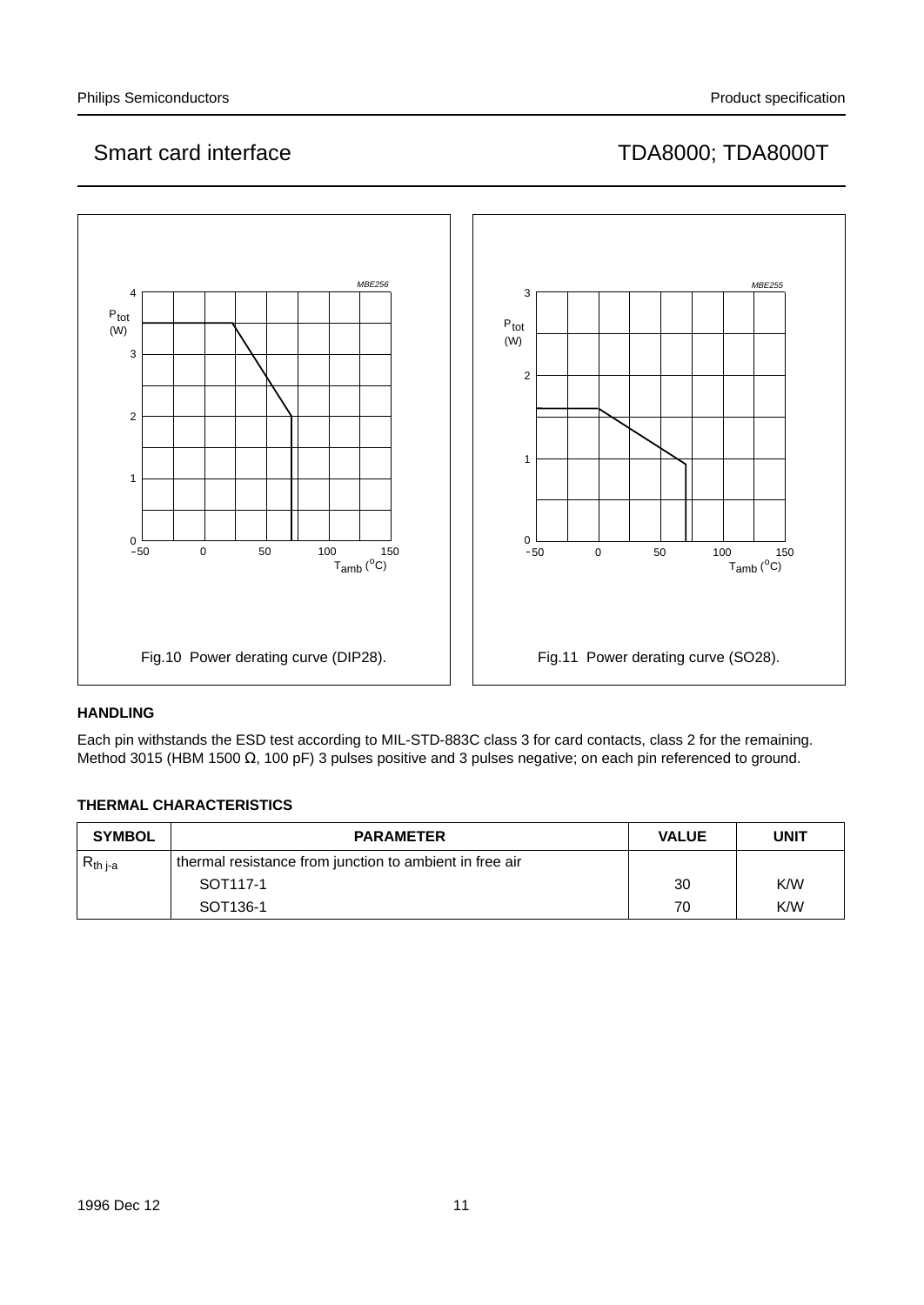## **CHARACTERISTICS**

 $V_{DD}$  = 12 V;  $V_H$  = 25 V;  $V_{SUP}$  = 5 V;  $f_{xtal}$  = 7.16 MHz or  $f_{CLKIN}$  = 3.58 MHz;  $T_{amb}$  = 25 °C; unless otherwise specified.

| <b>SYMBOL</b>             | <b>PARAMETER</b>                                                             | <b>CONDITIONS</b>           | MIN.                     | TYP.                     | MAX.                     | <b>UNIT</b> |
|---------------------------|------------------------------------------------------------------------------|-----------------------------|--------------------------|--------------------------|--------------------------|-------------|
| <b>Supply</b>             |                                                                              |                             |                          |                          |                          |             |
| V <sub>DD</sub>           | supply voltage                                                               |                             | 6.7                      | $\overline{\phantom{0}}$ | 18                       | V           |
| $I_{DD}$                  | supply current                                                               | idle mode; $V_{DD} = 8 V$   | 16                       | 22                       | 30                       | mA          |
|                           |                                                                              | idle mode; $V_{DD} = 18 V$  | 20                       | 28                       | 36                       | mA          |
|                           |                                                                              | active mode; unloaded       | 26                       | 32                       | 38                       | mA          |
| $V_{th1}$                 | threshold voltage for power-on<br>reset                                      |                             | 1.5                      | 3.0                      | 4.0                      | V           |
| $V_{th4}$                 | threshold voltage on V <sub>DD</sub> (falling)                               |                             | 6.0                      | $\qquad \qquad -$        | 6.5                      | $\vee$      |
| V <sub>hys4</sub>         | hysteresis on Vth4                                                           |                             | 50                       | $\qquad \qquad -$        | 200                      | mV          |
| <b>Voltage supervisor</b> |                                                                              |                             |                          |                          |                          |             |
| $V_{\text{SUP}}$          | supply voltage for the supervisor                                            |                             | $\overline{\phantom{0}}$ | 5                        | $\overline{\phantom{0}}$ | $\vee$      |
| $I_{SUP}$                 | input current on V <sub>SUP</sub>                                            |                             | $\overline{\phantom{0}}$ | 1.6                      | $\overline{2}$           | mA          |
| $V_{th2}$                 | threshold voltage on V <sub>SUP</sub> (falling)                              |                             | 4.5                      |                          | 4.68                     | $\vee$      |
| $V_{\mathsf{hys2}}$       | hysteresis on V <sub>th2</sub>                                               |                             | 10                       | $\overline{\phantom{0}}$ | 80                       | mV          |
| $V_{th3}$                 | threshold voltage on DELAY                                                   |                             | 2.35                     | $\overline{\phantom{0}}$ | 2.65                     | V           |
| $I_{DEL}$                 | output current on DELAY                                                      | pin grounded (charge)       | $-4$                     | $\overline{\phantom{0}}$ | $-2.5$                   | μA          |
|                           |                                                                              | $V_{DEL} = 4 V (discharge)$ | 6                        | $\overline{\phantom{0}}$ | $\overline{\phantom{0}}$ | mA          |
| V <sub>DEL</sub>          | voltage on pin DELAY                                                         |                             | $\overline{\phantom{0}}$ |                          | 3.5                      | $\vee$      |
|                           | <b>ALARM, ALARM (open-collector outputs)</b>                                 |                             |                          |                          |                          |             |
| $I_{OH}$                  | HIGH level output current on pin<br><b>ALARM</b>                             | $V_{OH} = 5 V$              | -                        |                          | 25                       | $\mu$ A     |
| $V_{OL}$                  | LOW level output voltage on pin<br><b>ALARM</b>                              | $I_{OL} = 2 mA$             |                          |                          | 0.4                      | $\vee$      |
| $I_{OL}$                  | LOW level output current on pin<br><b>ALARM</b>                              | $V_{OL} = 0 V$              |                          | $\qquad \qquad -$        | $-25$                    | μA          |
| $V_{OH}$                  | HIGH level output voltage on pin<br><b>ALARM</b>                             | $I_{OH} = -2$ mA            | $V_{SUP}$ - 1            |                          |                          | $\vee$      |
| $t_d$                     | delay between V <sub>SUP</sub> and ALARM                                     | $CDEL = 47 nF$ ; see Fig.3  | $\qquad \qquad -$        | $\overline{\phantom{0}}$ | 10                       | $\mu s$     |
| $t_{\text{pulse}}$        | ALARM pulse width                                                            | $C_{DEL} = 47$ nF           | 30                       |                          | 65                       | ms          |
|                           | Interrupt line OFF (open-collector)                                          |                             |                          |                          |                          |             |
| <b>I</b> OH               | HIGH level output current                                                    | $V_{OH} = 5 V$              | $\overline{\phantom{0}}$ |                          | 25                       | μA          |
| $V_{OL}$                  | LOW level output voltage                                                     | $I_{OL} = 1$ mA             |                          |                          | 0.4                      | $\vee$      |
|                           | Logic inputs (RSTIN, START, WRITE, CLKDIV, PSEL1, PSEL2, PRES, PRES); note 1 |                             |                          |                          |                          |             |
| $V_{IL}$                  | LOW level input voltage                                                      |                             |                          |                          | 0.8                      | V           |
| $V_{\text{IH}}$           | HIGH level input voltage                                                     |                             | 1.5                      |                          |                          | V           |
| $I_{IL}$                  | LOW level input current                                                      | $V_{IL} = 0 V$              | —                        |                          | $-20$                    | μA          |
| $I_{\text{IH}}$           | HIGH level input current                                                     | $V_{\text{IH}} = 5 V$       | $\overline{\phantom{0}}$ |                          | 20                       | $\mu$ A     |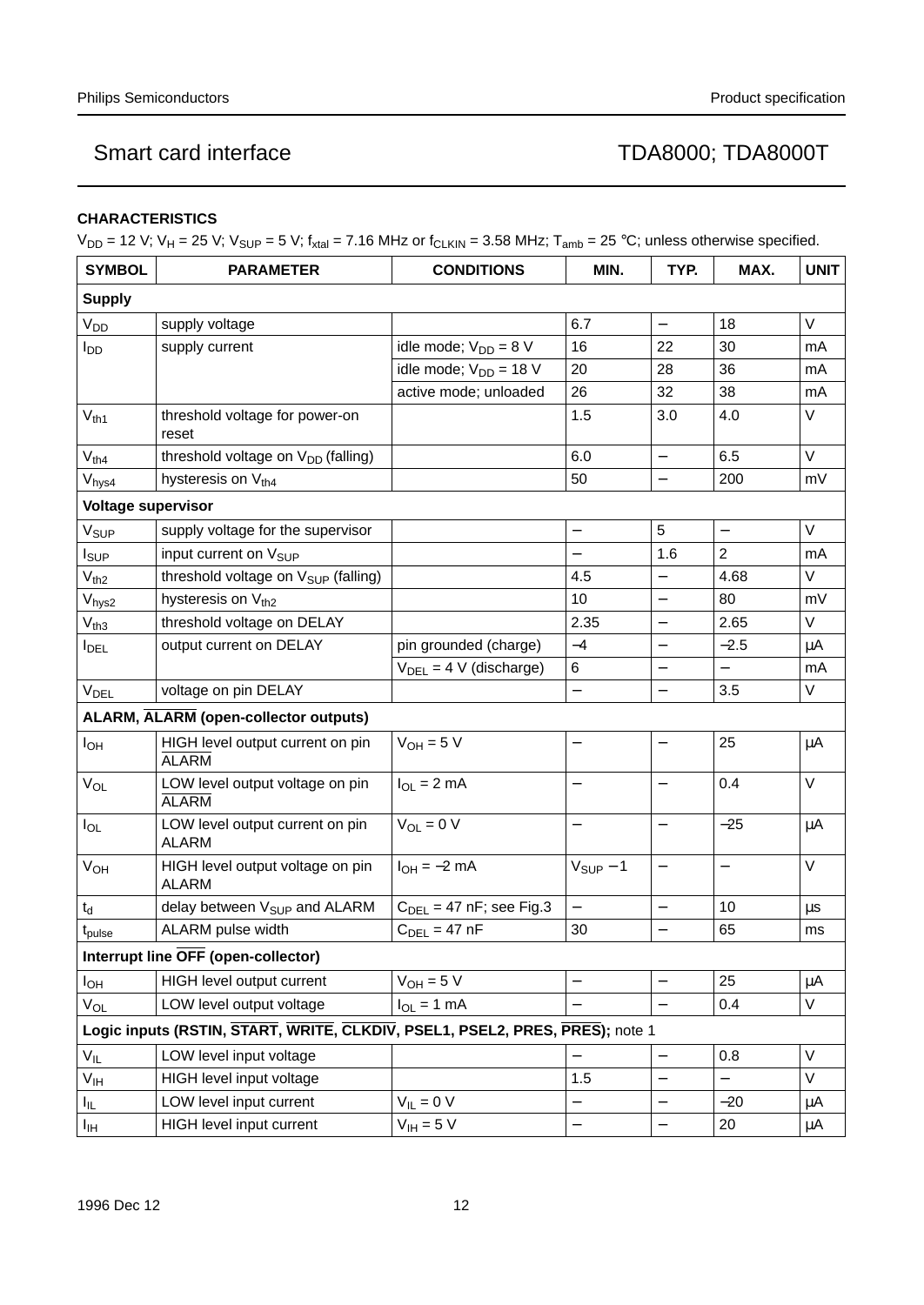| <b>SYMBOL</b>                 | <b>PARAMETER</b>                            | <b>CONDITIONS</b>                                       | MIN.                     | TYP.                     | MAX.                     | <b>UNIT</b> |
|-------------------------------|---------------------------------------------|---------------------------------------------------------|--------------------------|--------------------------|--------------------------|-------------|
|                               | Reset output to the card (RST)              |                                                         |                          |                          |                          |             |
| <b>VIDLE</b>                  | output voltage in IDLE mode                 |                                                         | $\overline{\phantom{0}}$ | $\overline{\phantom{0}}$ | 0.4                      | V           |
| V <sub>OL</sub>               | LOW level output voltage                    | $I_{OL} = 200 \mu A$                                    | $\overline{\phantom{0}}$ |                          | 0.45                     | V           |
| V <sub>OH</sub>               | HIGH level output voltage                   | $I_{OH} = -200 \mu A$                                   | 4.0                      |                          | $V_{CC}$                 | V           |
|                               |                                             | $I_{OH} = -10 \mu A$                                    | $V_{CC}$ – 0.7           | $\qquad \qquad -$        | $V_{CC}$                 | V           |
| $t_{\text{RST}}$              | delay between RSTIN and RST                 | RST enabled; see Fig.6                                  | $\overline{\phantom{0}}$ |                          | $\overline{c}$           | μs          |
| t <sub>r</sub>                | rise time                                   | $C_L = 330 pF$                                          | —                        | $\qquad \qquad -$        | 1                        | μs          |
| $t_f$                         | fall time                                   | $C_L = 330 pF$                                          |                          |                          | 1                        | $\mu s$     |
|                               | Clock output to card (CLK)                  |                                                         |                          |                          |                          |             |
| VIDLE                         | output voltage in IDLE mode                 |                                                         | —                        | $\qquad \qquad -$        | 0.4                      | V           |
| V <sub>OL</sub>               | LOW level output voltage                    | $I_{OL} = 200 \mu A$                                    |                          |                          | 0.4                      | V           |
| $V_{OH}$                      | HIGH level output voltage                   | $I_{OH} = -200 \mu A$                                   | 2.4                      | $\qquad \qquad -$        | $V_{CC}$ + 0.3           | V           |
|                               |                                             | $I_{OH} = -20 \mu A$                                    | $0.7V_{CC}$              | $\equiv$                 | $V_{CC}$ + 0.3           | V           |
|                               |                                             | $I_{OH} = -10 \mu A$                                    | $V_{CC}$ - 0.7           |                          | $V_{\text{CC}} + 0.3$    | V           |
| $t_r$                         | rise time                                   | $C_L$ = 30 pF; note 2                                   | $\overline{\phantom{0}}$ |                          | 18                       | ns          |
| $\mathfrak{t}_{\mathfrak{f}}$ | fall time                                   | $C_L$ = 30 pF; note 2                                   |                          |                          | 18                       | ns          |
| $\delta$                      | duty factor                                 | $C_L$ = 30 pF; (XTAL or<br>CLKIN used); note 2          | 45                       | $\overline{\phantom{0}}$ | 55                       | %           |
| $\Delta\delta/\Delta\theta$   | thermal drift on duty factor                | DIP and SO packages                                     | $\overline{\phantom{0}}$ | $-0.07$                  | $\overline{\phantom{0}}$ | $%$ /K      |
|                               | Card programming voltage (V <sub>PP</sub> ) |                                                         |                          |                          |                          |             |
| P                             | selected voltage                            | see Table 1                                             |                          |                          |                          |             |
| V <sub>PP</sub>               | output voltage                              | idle mode                                               |                          | $\overline{\phantom{0}}$ | 0.4                      | $\vee$      |
|                               |                                             | read mode                                               | $V_{CC}$ – 4%            | $\overline{\phantom{0}}$ | $V_{CC}$ + 4%            | V           |
|                               |                                             | write mode; $I_{PP}$ < 50 mA                            | $P - 2.5\%^{(3)}$        |                          | $P + 2.5\%^{(3)}$        | $\vee$      |
| I <sub>PP</sub>               | output current                              | read mode                                               | —                        | $\overline{\phantom{0}}$ | $-50$                    | mA          |
|                               |                                             | write mode                                              | $\overline{\phantom{0}}$ | $\equiv$                 | $-50$                    | mA          |
|                               |                                             | write mode; V <sub>PP</sub><br>short-circuited to GND   | $\overline{\phantom{0}}$ | $\overline{\phantom{0}}$ | $-400$                   | mA          |
| <b>SR</b>                     | slew rate                                   | up or down                                              | 0.80                     | $1.0$                    | 1.20                     | $V/\mu s$   |
|                               | High-voltage input $(V_H)$                  |                                                         |                          |                          |                          |             |
| $V_H$                         | input voltage                               |                                                         | $\qquad \qquad -$        | $\overline{\phantom{0}}$ | 30                       | V           |
| Iн                            | input current at V <sub>H</sub>             | idle mode                                               | $\overline{2}$           |                          | 3                        | mA          |
|                               |                                             | active mode; unloaded;<br>$\overline{\text{WRITE}} = 0$ |                          |                          |                          |             |
|                               |                                             | $P = 5 V$                                               | 3                        |                          | $\overline{7}$           | mA          |
|                               |                                             | $P = 12.5 V$                                            | 5                        | $\overline{\phantom{0}}$ | 10                       | mA          |
|                               |                                             | $P = 15 V$                                              | 6                        |                          | 11                       | mA          |
|                               |                                             | $P = 21 V$                                              | 8                        |                          | 13                       | mA          |
| $V_H - V_{PP}$                | voltage drop                                |                                                         | $\overline{\phantom{0}}$ | $\equiv$                 | 2.2                      | V           |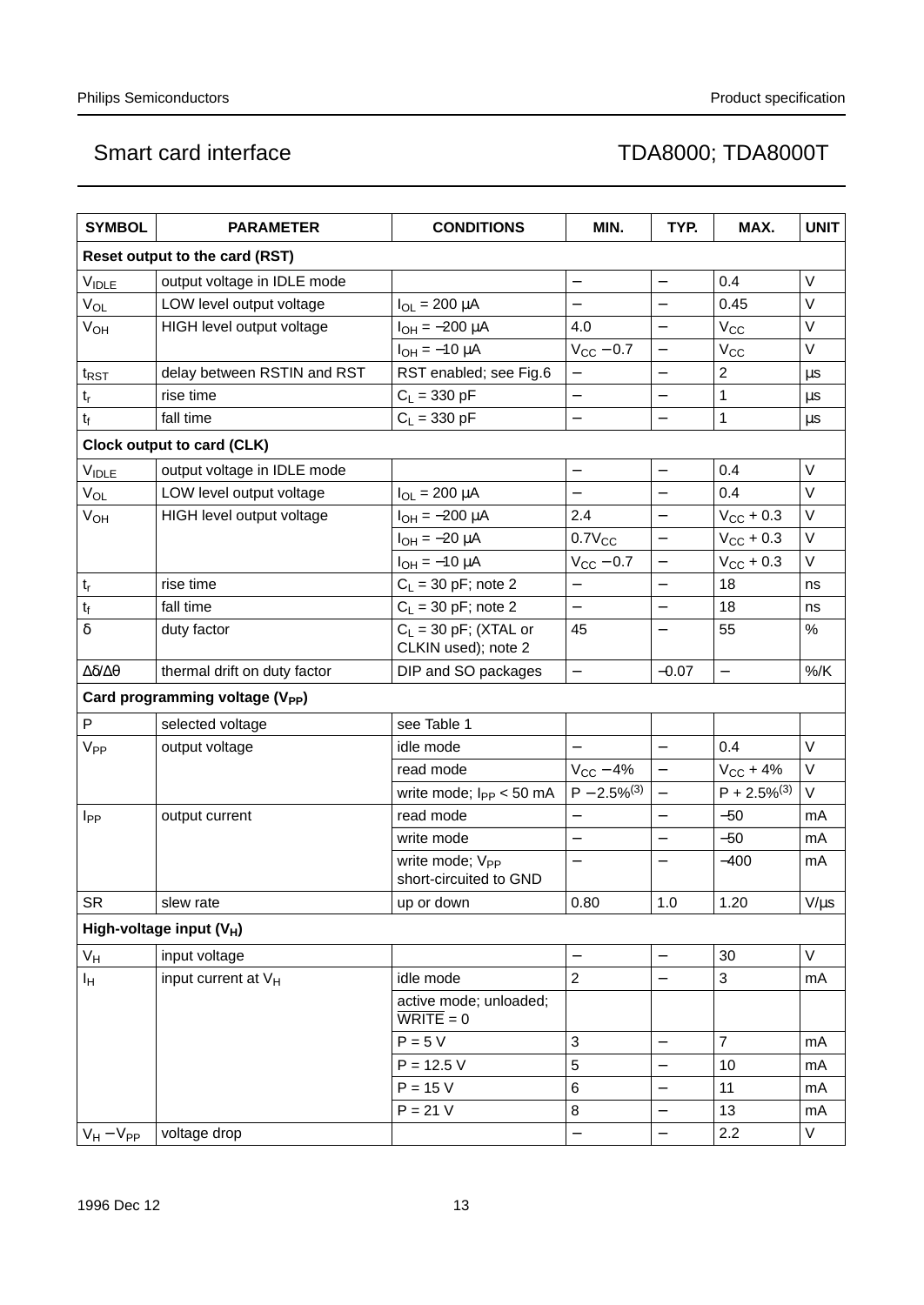| <b>SYMBOL</b>               | <b>PARAMETER</b>                       | <b>CONDITIONS</b>                                         | MIN.                     | TYP.                     | MAX.                     | <b>UNIT</b> |
|-----------------------------|----------------------------------------|-----------------------------------------------------------|--------------------------|--------------------------|--------------------------|-------------|
|                             | Card supply voltage (V <sub>CC</sub> ) |                                                           |                          |                          |                          |             |
| $\rm V_{CC}$                | output voltage                         | idle mode                                                 |                          | $\overline{\phantom{0}}$ | 0.4                      | V           |
|                             |                                        | active mode;<br>$I_{CC}$ < 100 mA                         | 4.80                     | $\overline{\phantom{0}}$ | 5.20                     | V           |
| $I_{\rm CC}$                | output current                         |                                                           | $\overline{\phantom{0}}$ | $\overline{a}$           | $-100$                   | mA          |
|                             |                                        | V <sub>CC</sub> connected to GND                          | $\overline{a}$           | $\equiv$                 | $-400$                   | mA          |
| <b>SR</b>                   | slew rate                              | up or down                                                | 0.80                     | 1.0                      | 1.20                     | $V/\mu s$   |
|                             | 5 V reference output (CVNC)            |                                                           |                          |                          |                          |             |
| <b>V<sub>CVNC</sub></b>     | output voltage at CVNC                 | $I_{C VNC}$ < -15 mA                                      | 4.5                      | 5.0                      | 5.5                      | $\vee$      |
|                             | <b>Crystal connection (XTAL)</b>       |                                                           |                          |                          |                          |             |
| $R_{xtal(neg)}$             | negative resistance at crystal         | 3 MHz < $f_i$ < 11 MHz;<br>note 4                         | $\overline{a}$           |                          | $-300$                   | $\Omega$    |
| $\rm V_{xtal}$              | DC voltage at crystal                  |                                                           | 3                        | $\overline{\phantom{0}}$ | $\overline{\mathbf{4}}$  | $\vee$      |
| $f_{xtal}$                  | crystal resonant frequency             |                                                           | 3                        |                          | 11                       | <b>MHz</b>  |
|                             | <b>External clock input (CLKIN)</b>    |                                                           |                          |                          |                          |             |
| $f_{ext}$                   | frequency at CLKIN                     | note 2                                                    | $\mathbf 0$              |                          | 8                        | <b>MHz</b>  |
| $V_{IL}$                    | LOW level input voltage                |                                                           | $\Omega$                 |                          | 0.8                      | $\vee$      |
| $V_{\text{IH}}$             | HIGH level input voltage               |                                                           | 1.5                      |                          | 5                        | V           |
| $I_{\rm IL}$                | LOW level input current                | $V_{IL} = 0 V$                                            |                          |                          | $-20$                    | $\mu$ A     |
| Iін                         | HIGH level input current               | $V_{IH} = 2 V$                                            | $\overline{\phantom{0}}$ |                          | 20                       | $\mu$ A     |
| C <sub>1</sub>              | input capacitance                      |                                                           |                          |                          | 5                        | pF          |
|                             | <b>Clock output (CLKOUT)</b>           |                                                           |                          |                          |                          |             |
| f <sub>CLKOUT</sub>         | frequency on CLKOUT                    |                                                           | $\mathbf{1}$             |                          | 8                        | <b>MHz</b>  |
| $V_{OL}$                    | LOW level output voltage               | $I_{OL} = 1$ mA                                           | $\overline{a}$           | $\equiv$                 | 0.4                      | $\vee$      |
| $V_{OH}$                    | HIGH level output voltage              | $V_{OH} = -200 \mu A$                                     | 3                        | $\qquad \qquad -$        | $\qquad \qquad -$        | $\vee$      |
|                             |                                        | $V_{OH} = -10 \mu A$                                      | 4                        | $\equiv$                 | $\equiv$                 | $\vee$      |
| $t_r$ , $t_f$               | rise and fall times                    | $C_L$ = 30 pF; note 2                                     | $\overline{a}$           | $\overline{\phantom{0}}$ | 25                       | ns          |
| $\delta$                    | duty factor                            | $\overline{\text{CLKDIV}} = 0$ ;<br>$C_L$ = 30 pF; note 2 | 45                       |                          | 55                       | $\%$        |
|                             |                                        | $CLKDIV = 1$<br>$C_L$ = 30 pF; note 2                     | 40                       |                          | 60                       | %           |
| $\Delta\delta/\Delta\theta$ | thermal drift on duty factor           | DIP and SO packages                                       | $\overline{\phantom{0}}$ | $-0.1$                   | $\overline{\phantom{0}}$ | $\%$ /C     |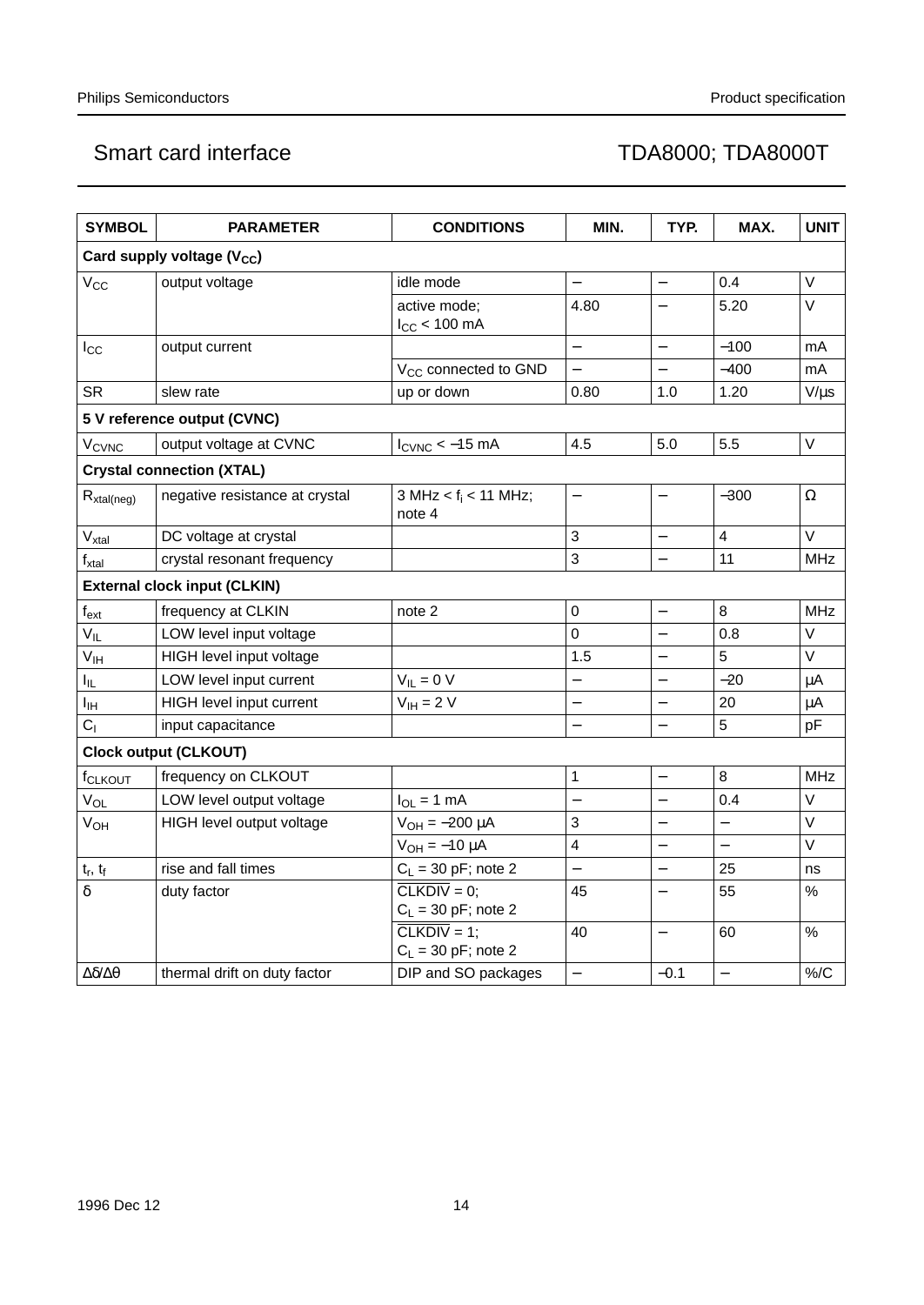| <b>SYMBOL</b>              | <b>PARAMETER</b>                                                | <b>CONDITIONS</b>                                                                  | MIN.                     | TYP.                     | MAX.                     | <b>UNIT</b> |
|----------------------------|-----------------------------------------------------------------|------------------------------------------------------------------------------------|--------------------------|--------------------------|--------------------------|-------------|
|                            | Data lines [I/O1, I/O2, I/O1( $\mu$ C), I/O2( $\mu$ C)]; note 5 |                                                                                    |                          |                          |                          |             |
| V <sub>OH</sub>            | HIGH level output voltage on I/O                                | $4.5 < V_{\text{SUP}} < 5.5$ ;<br>$4.5 < VI/O(µC) < 5.5;$<br>$I_{OH} = -20 \mu A$  | 4                        |                          | $V_{\text{CC}} + 0.2$    | V           |
|                            |                                                                 | $4.5 < V_{\text{SUP}} < 5.5$ ;<br>$4.5 < VI/O(µC) < 5.5;$<br>$I_{OH} = -200 \mu A$ | 2.4                      | $\overline{\phantom{0}}$ |                          | V           |
| $V_{OL}$                   | LOW level output voltage on I/O                                 | $I_{1/O} = 1$ mA;<br>$I/O(\mu C)$ grounded                                         |                          | $\overline{\phantom{0}}$ | 65                       | mV          |
| $I_{\rm IL}$               | LOW level input current on $I/O(\mu C)$                         | $I/O(\mu C)$ grounded;<br>$I_{I/O} = 0$                                            | $\overline{\phantom{0}}$ | $\overline{\phantom{m}}$ | $-500$                   | μA          |
|                            |                                                                 | $I/O(\mu C)$ grounded;<br>I/O connected to V <sub>CC</sub>                         |                          | $\overline{\phantom{0}}$ | $-5$                     | mA          |
| V <sub>OH</sub>            | HIGH level output voltage on<br>$I/O(\mu C)$                    | 4.5 < V <sub>I/O</sub> < 5.5                                                       | 4                        |                          | $V_{SUP}$ + 0.2          | V           |
| V <sub>OL</sub>            | LOW level output voltage on<br>$I/O(\mu C)$                     | $I_{I/O(UC)} = 1$ mA;<br>I/O grounded                                              | $\overline{\phantom{0}}$ | $\overline{\phantom{0}}$ | 70                       | mV          |
| I <sub>IL</sub>            | LOW level input current on I/O                                  | I/O grounded; $I_{I/O(UC)} = 0$                                                    | $\qquad \qquad -$        | $\overline{\phantom{0}}$ | $-500$                   | μA          |
|                            |                                                                 | I/O grounded; $I/O(\mu C)$<br>connected to V <sub>SUP</sub>                        | $\overline{\phantom{0}}$ | $\overline{\phantom{0}}$ | $-5$                     | mA          |
| $V_{IDLE}$                 | voltage on I/O outside a session                                |                                                                                    |                          | $\equiv$                 | 0.4                      | V           |
| $Z_{\text{IDLE}}$          | impedance on $I/O(\mu C)$ outside a<br>session                  |                                                                                    | 10                       |                          |                          | $M\Omega$   |
| $R_{pu}$                   | internal pull-up resistance between<br>$I/O$ and $V_{CC}$       |                                                                                    | 17                       | 20                       | 23                       | $k\Omega$   |
| $t_r$ , $t_f$              | rise and fall times                                             | $C_i = C_o = 30$ pF                                                                | $\overline{\phantom{0}}$ | $\overline{\phantom{0}}$ | 1                        | μs          |
| <b>Protections</b>         |                                                                 |                                                                                    |                          |                          |                          |             |
| $\mathsf{T}_{\mathsf{sd}}$ | shut-down local temperature                                     |                                                                                    |                          | 135                      | $\overline{\phantom{0}}$ | $\circ$ C   |
| $I_{CC(sd)}$               | shut-down current at V <sub>CC</sub>                            |                                                                                    | $-175$                   |                          | $-230$                   | mA          |
| $I_{PP(sd)}$               | shut-down current at V <sub>PP</sub>                            |                                                                                    | $-90$                    | $\qquad \qquad -$        | $-140$                   | mA          |
| $I_{I/O(sd)}$              | shut-down current at I/O                                        | from I/O to $I/O(\mu C)$                                                           | 3                        |                          | 5                        | mA          |
| <b>Timing</b>              |                                                                 |                                                                                    |                          |                          |                          |             |
| $\mathfrak{t}_{\rm act}$   | activation sequence duration                                    | see Fig.6                                                                          | 250                      | $\qquad \qquad -$        | 500                      | μs          |
| $t_{\sf de}$               | deactivation sequence duration                                  | see Fig.8                                                                          | 250                      |                          | 500                      | μs          |
| t3                         | start of the window for sending<br>CLK to the card              | see Fig.6                                                                          |                          |                          | 140                      | μs          |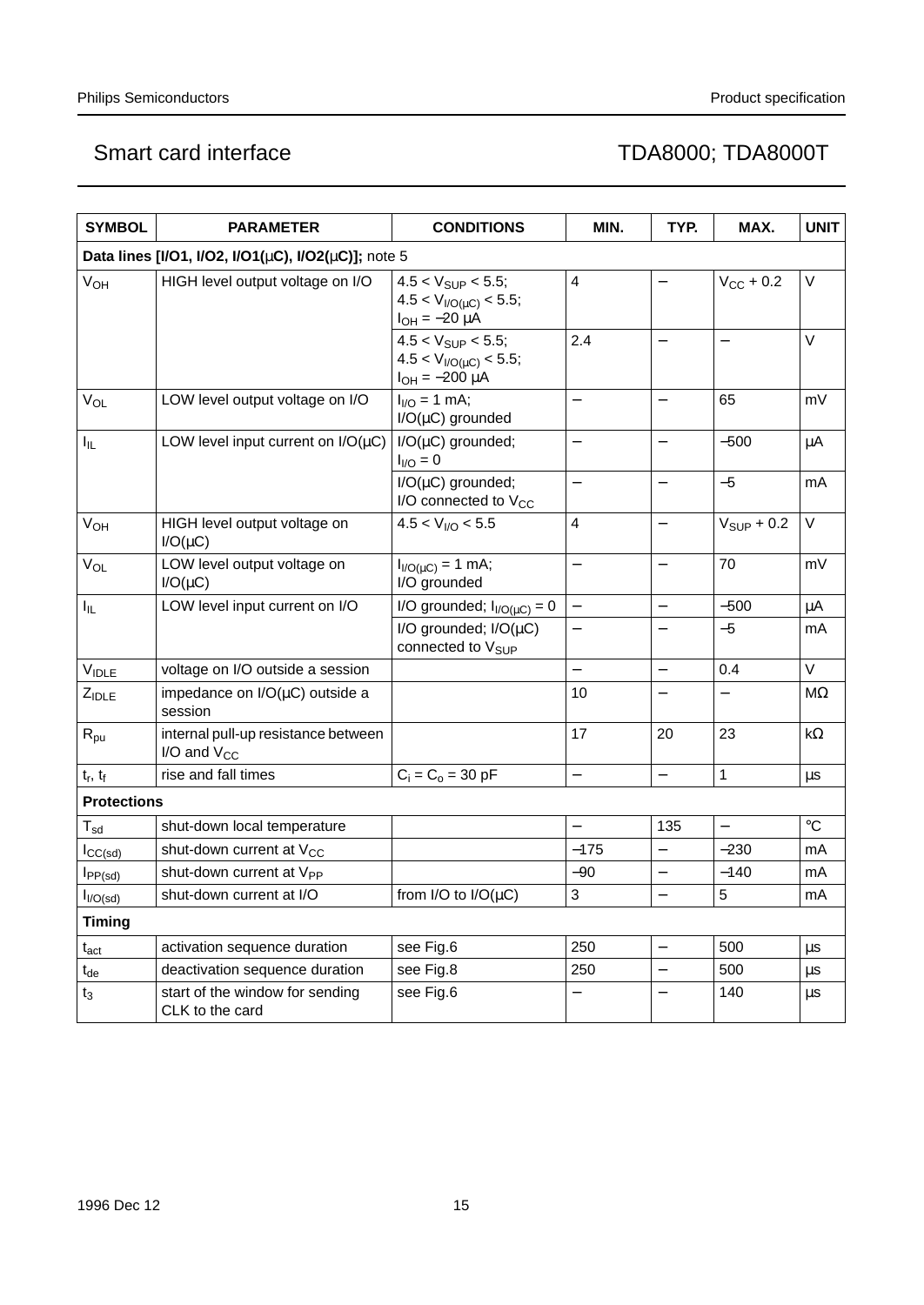| <b>SYMBOL</b> | <b>PARAMETER</b>                                              | <b>CONDITIONS</b> | MIN. | TYP. | MAX. | <b>UNIT</b> |
|---------------|---------------------------------------------------------------|-------------------|------|------|------|-------------|
| $t_{5}$       | end of the window for sending CLK<br>to the card              | see Fig.6         | 160  |      |      | μs          |
| $t_{st}$      | maximum pulse width on START<br>before $V_{CC}$ starts rising |                   |      |      | 30   | μs          |
| $I_{d(c k)}$  | delay between RSTIN and CLK                                   | see Fig.6         |      |      |      | μs          |

**Notes**

1. START, WRITE, CLKDIV and PRES are active LOW; RSTIN and PRES are active HIGH.

2. The transition time and duty factor definitions are shown in Fig.12;  $\delta = \frac{1}{\epsilon_0}$ . t 1  $= \frac{1}{t_1 + t_2}$ 

- 3. P is the card programming voltage set by pins PSEL1 and PSEL2.
- 4. This condition ensures correct start-up of the oscillator with crystals having series resistance up to 100  $Ω$ .
- 5. The path between I/O and I/O( $\mu$ C) is as follows (see Fig.13):
	- a) Clamp to  $V_{CC}$ .
	- b) 20 kΩ pull-up resistor to  $V_{\text{CC}}$ ; thus  $V_{\text{OH}}$  on I/O.
	- c) Two opposite npn transistors with sensing pnp transistor.
	- d) Clamp to  $V_{\text{SUP}}$ ; thus  $V_{\text{OH}}$  on  $I/O(\mu C)$ .
	- e) The base current of the npn transistor is decreasing when their collector current increases. This means the voltage drop is very low for small currents and becomes maximum for some mA. Thus V<sub>OL</sub> on I/O and I/O( $\mu$ C), current limits, and high impedance feature. The output current from I/O and I/O( $\mu$ C) when the line is open-circuit is the sum of the pull-up current and the base currents.

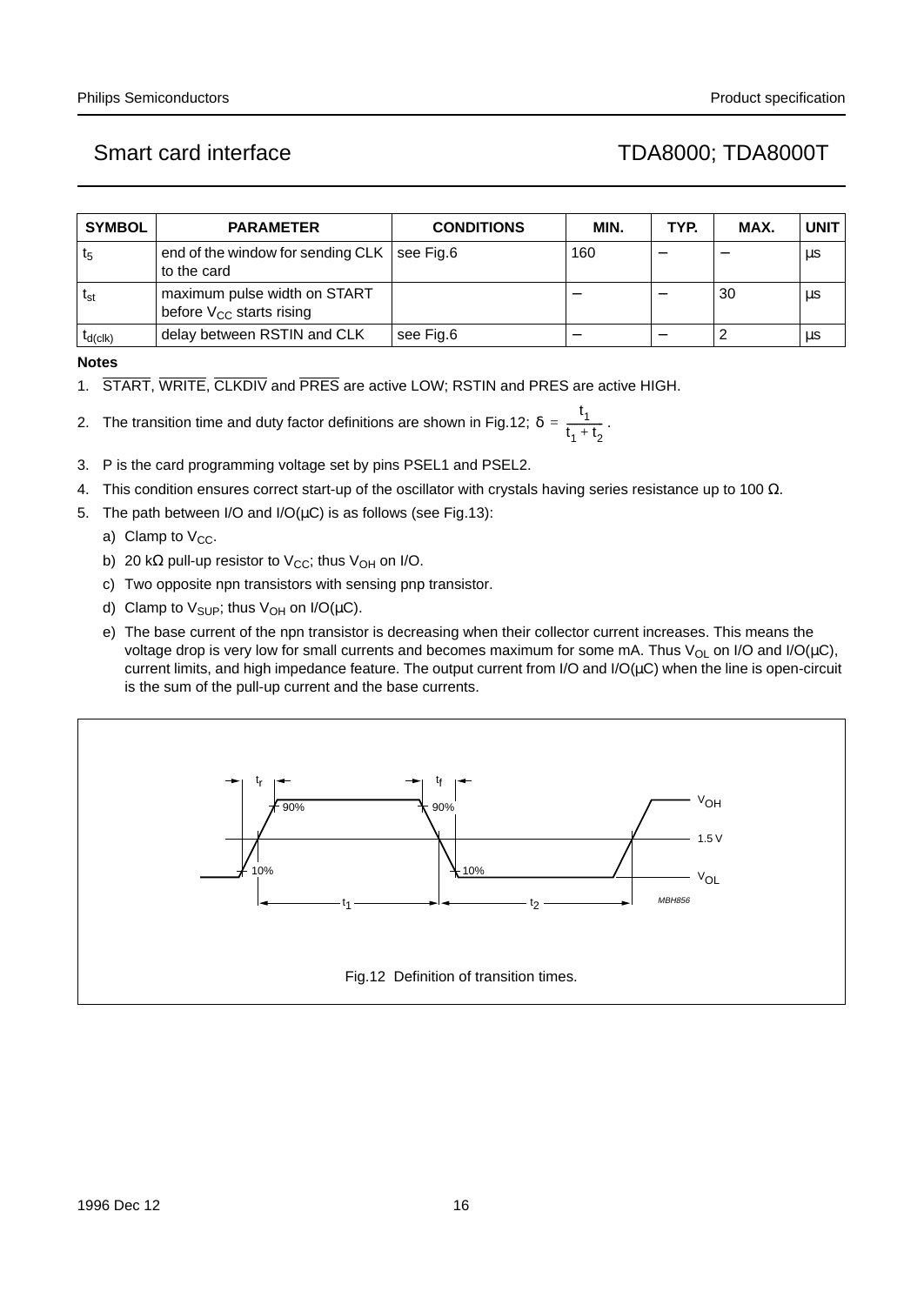## **INTERNAL PIN CONFIGURATION**

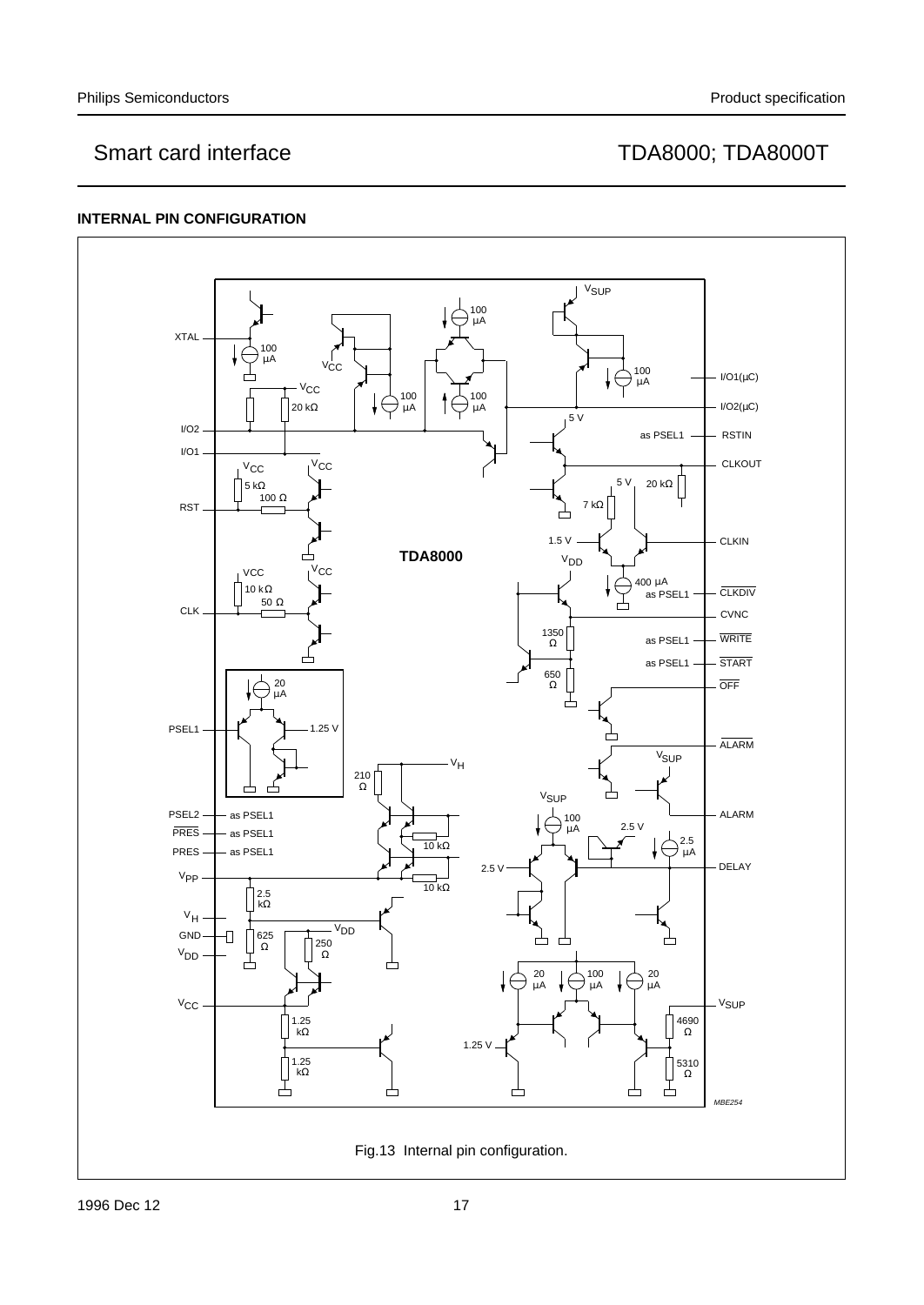## **APPLICATION INFORMATION**

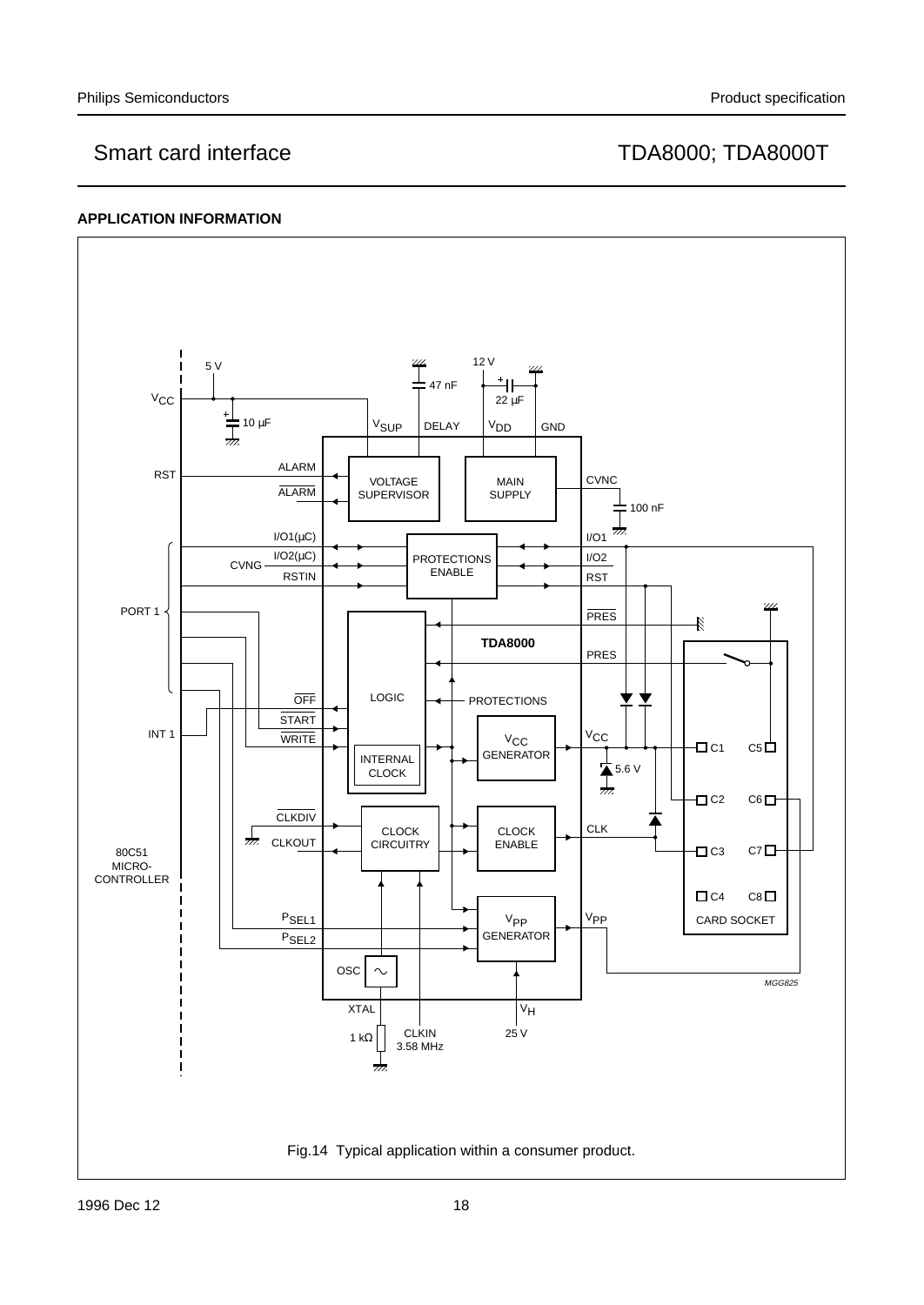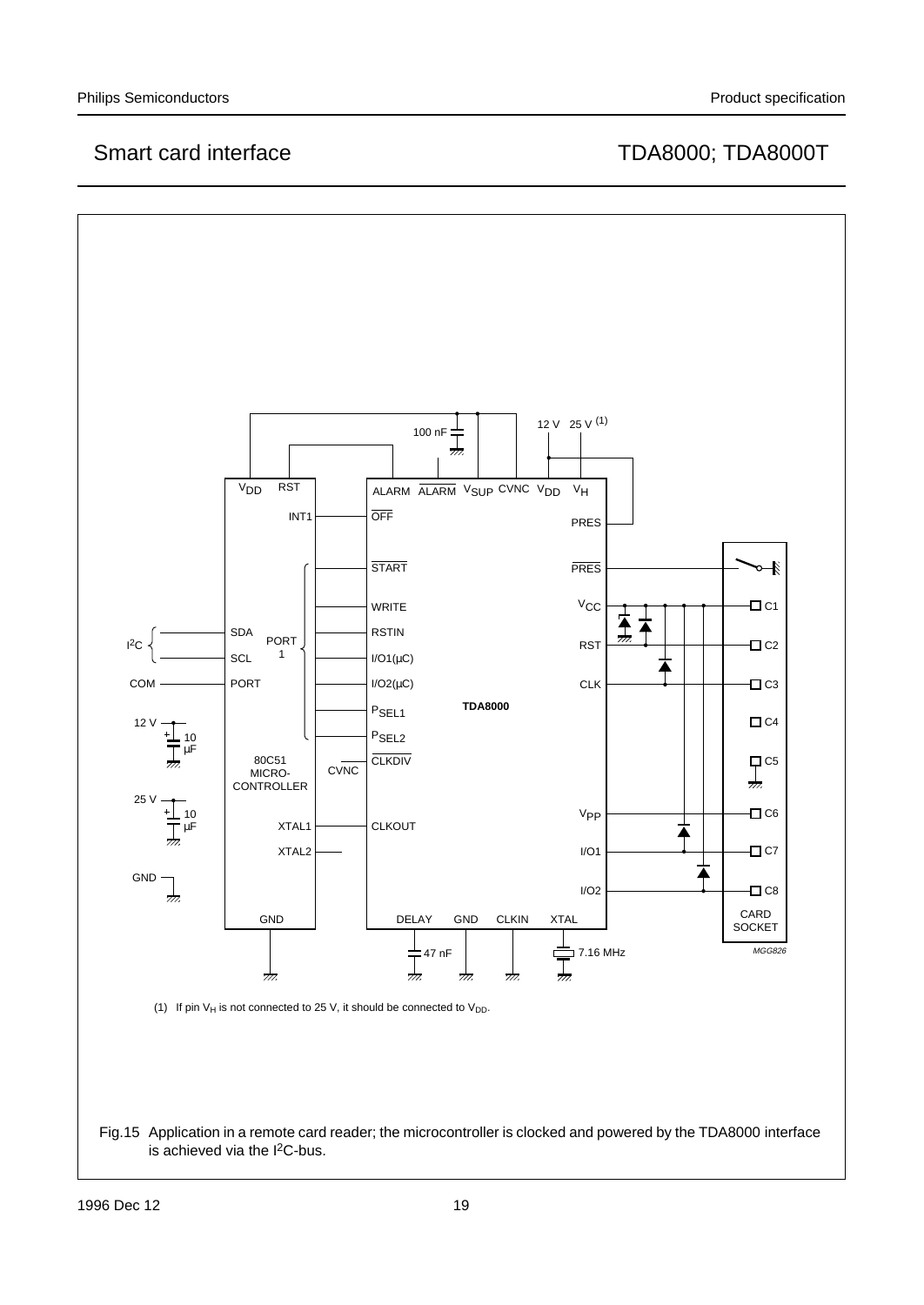### **PACKAGE OUTLINES**

**DIP28: plastic dual in-line package; 28 leads (600 mil) handbook**, **full pagewidth <b>SOT117-1** 



### **Note**

1. Plastic or metal protrusions of 0.25 mm maximum per side are not included.

| <b>OUTLINE</b><br><b>VERSION</b> | <b>REFERENCES</b> |                 |             |  | <b>EUROPEAN</b>   | <b>ISSUE DATE</b>           |
|----------------------------------|-------------------|-----------------|-------------|--|-------------------|-----------------------------|
|                                  | <b>IEC</b>        | <b>JEDEC</b>    | <b>EIAJ</b> |  | <b>PROJECTION</b> |                             |
| SOT117-1                         | 051G05            | <b>MO-015AH</b> |             |  | क़<br>ت           | $-92 - 11 - 17$<br>95-01-14 |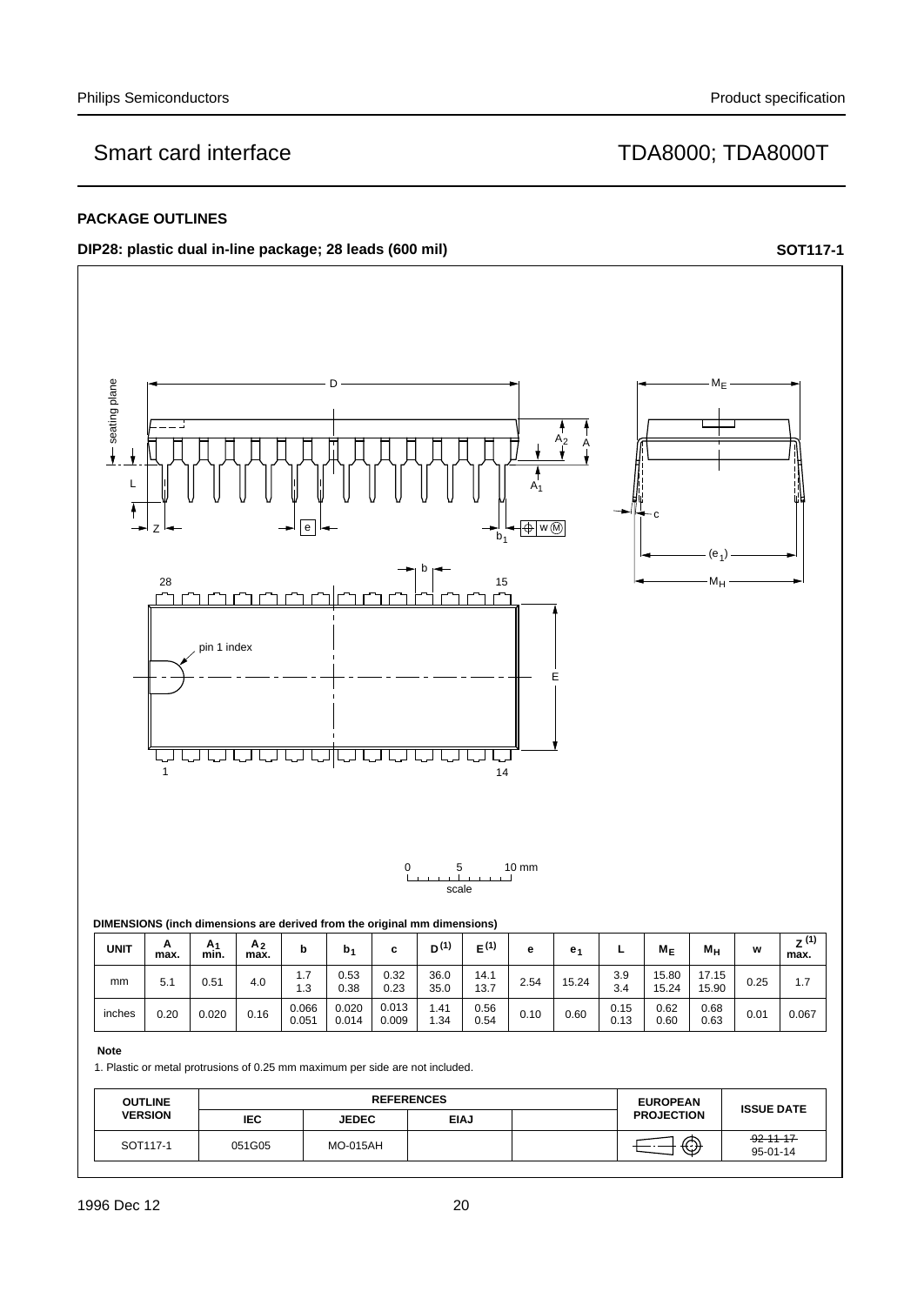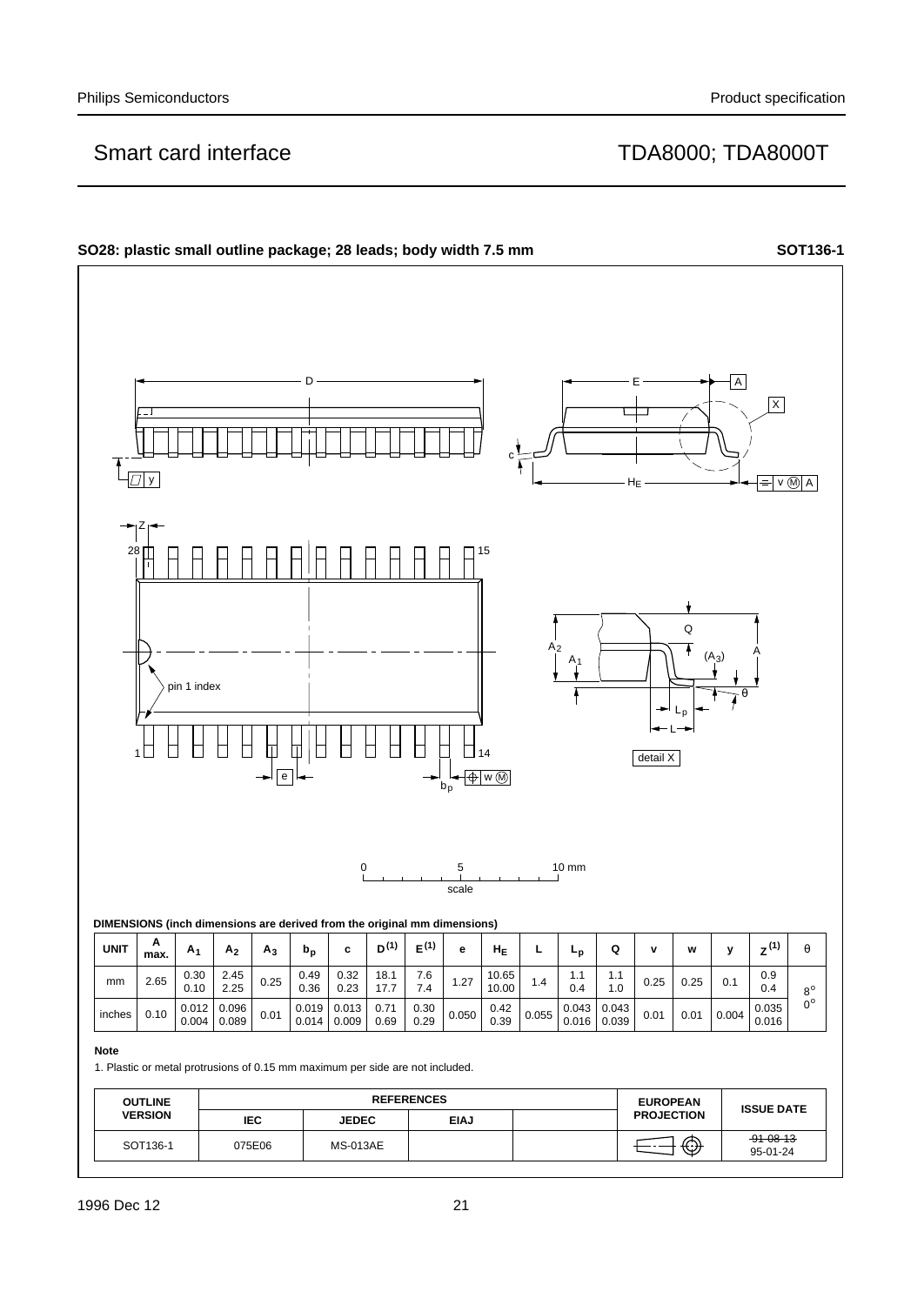## **SOLDERING**

## **Plastic dual in-line packages**

### BY DIP OR WAVE

The maximum permissible temperature of the solder is 260 °C; this temperature must not be in contact with the joint for more than 5 s. The total contact time of successive solder waves must not exceed 5 s.

The device may be mounted up to the seating plane, but the temperature of the plastic body must not exceed the specified storage maximum. If the printed-circuit board has been pre-heated, forced cooling may be necessary immediately after soldering to keep the temperature within the permissible limit.

### REPAIRING SOLDERED JOINTS

Apply a low voltage soldering iron below the seating plane (or not more than 2 mm above it). If its temperature is below 300 °C, it must not be in contact for more than 10 s: if between 300 and 400  $^{\circ}$ C, for not more than 5 s.

## **Plastic small outline packages**

### BY WAVE

During placement and before soldering, the component must be fixed with a droplet of adhesive. After curing the adhesive, the component can be soldered. The adhesive can be applied by screen printing, pin transfer or syringe dispensing.

Maximum permissible solder temperature is 260 °C, and maximum duration of package immersion in solder bath is 10 s, if allowed to cool to less than 150 °C within 6 s. Typical dwell time is 4 s at 250 °C.

A modified wave soldering technique is recommended using two solder waves (dual-wave), in which a turbulent wave with high upward pressure is followed by a smooth laminar wave. Using a mildly-activated flux eliminates the need for removal of corrosive residues in most applications.

### BY SOLDER PASTE REFLOW

Reflow soldering requires the solder paste (a suspension of fine solder particles, flux and binding agent) to be applied to the substrate by screen printing, stencilling or pressure-syringe dispensing before device placement.

Several techniques exist for reflowing; for example, thermal conduction by heated belt, infrared, and vapour-phase reflow. Dwell times vary between 50 and 300 s according to method. Typical reflow temperatures range from 215 to 250 °C.

Preheating is necessary to dry the paste and evaporate the binding agent. Preheating duration: 45 min at 45 °C.

REPAIRING SOLDERED JOINTS (BY HAND-HELD SOLDERING IRON OR PULSE-HEATED SOLDER TOOL)

Fix the component by first soldering two, diagonally opposite, end pins. Apply the heating tool to the flat part of the pin only. Contact time must be limited to 10 s at up to 300 °C. When using proper tools, all other pins can be soldered in one operation within 2 to 5 s at between 270 and 320 °C. (Pulse-heated soldering is not recommended for SO packages.)

For pulse-heated solder tool (resistance) soldering of VSO packages, solder is applied to the substrate by dipping or by an extra thick tin/lead plating before package placement.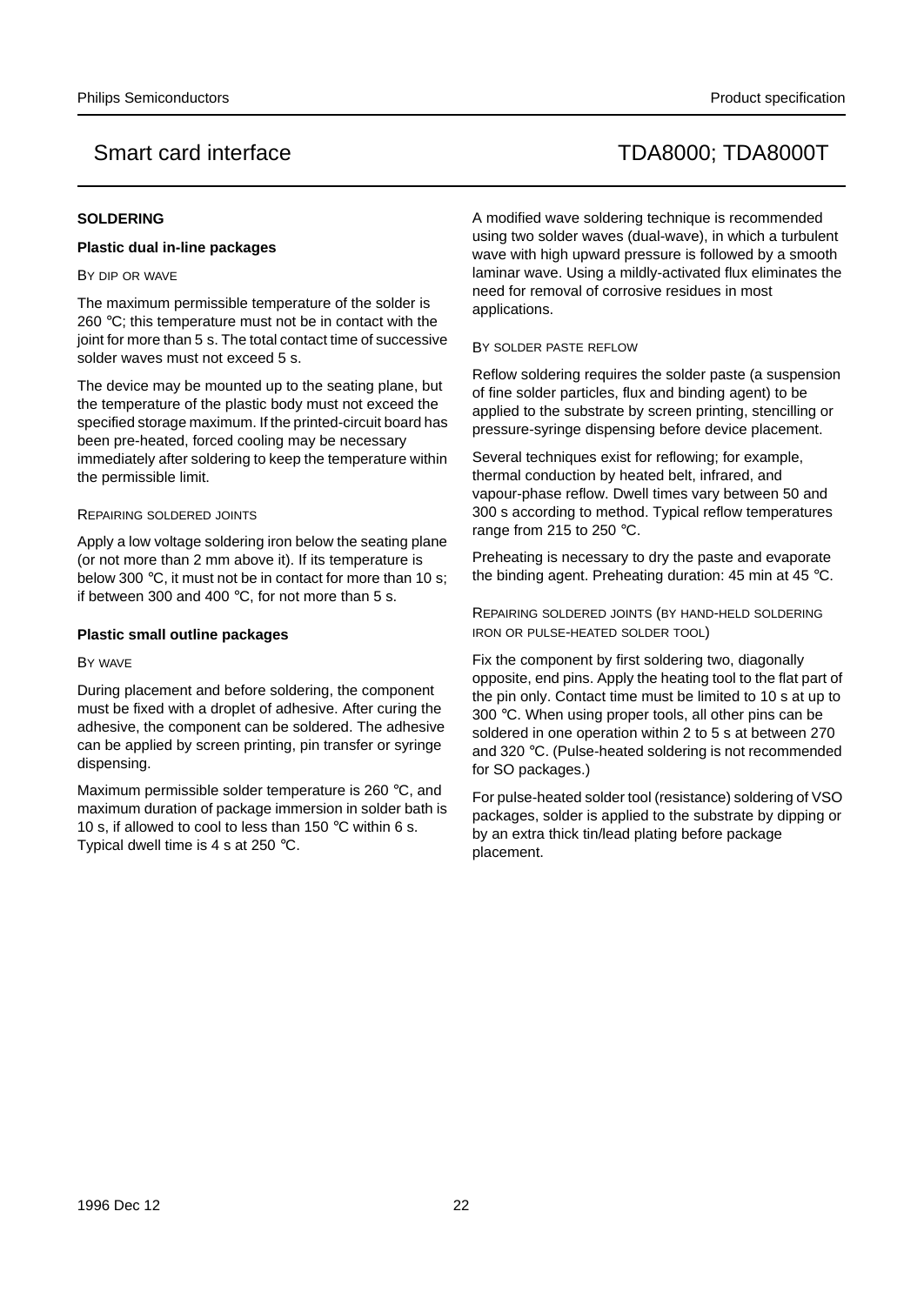## **DEFINITIONS**

| Data sheet status                                                                                                                                                                                                                                                                                                                                                                                                                                                  |                                                                                       |  |  |  |  |
|--------------------------------------------------------------------------------------------------------------------------------------------------------------------------------------------------------------------------------------------------------------------------------------------------------------------------------------------------------------------------------------------------------------------------------------------------------------------|---------------------------------------------------------------------------------------|--|--|--|--|
| Objective specification                                                                                                                                                                                                                                                                                                                                                                                                                                            | This data sheet contains target or goal specifications for product development.       |  |  |  |  |
| Preliminary specification                                                                                                                                                                                                                                                                                                                                                                                                                                          | This data sheet contains preliminary data; supplementary data may be published later. |  |  |  |  |
| Product specification                                                                                                                                                                                                                                                                                                                                                                                                                                              | This data sheet contains final product specifications.                                |  |  |  |  |
| <b>Limiting values</b>                                                                                                                                                                                                                                                                                                                                                                                                                                             |                                                                                       |  |  |  |  |
| Limiting values given are in accordance with the Absolute Maximum Rating System (IEC 134). Stress above one or<br>more of the limiting values may cause permanent damage to the device. These are stress ratings only and operation<br>of the device at these or at any other conditions above those given in the Characteristics sections of the specification<br>is not implied. Exposure to limiting values for extended periods may affect device reliability. |                                                                                       |  |  |  |  |
| <b>Application information</b>                                                                                                                                                                                                                                                                                                                                                                                                                                     |                                                                                       |  |  |  |  |

Where application information is given, it is advisory and does not form part of the specification.

## **LIFE SUPPORT APPLICATIONS**

These products are not designed for use in life support appliances, devices, or systems where malfunction of these products can reasonably be expected to result in personal injury. Philips customers using or selling these products for use in such applications do so at their own risk and agree to fully indemnify Philips for any damages resulting from such improper use or sale.